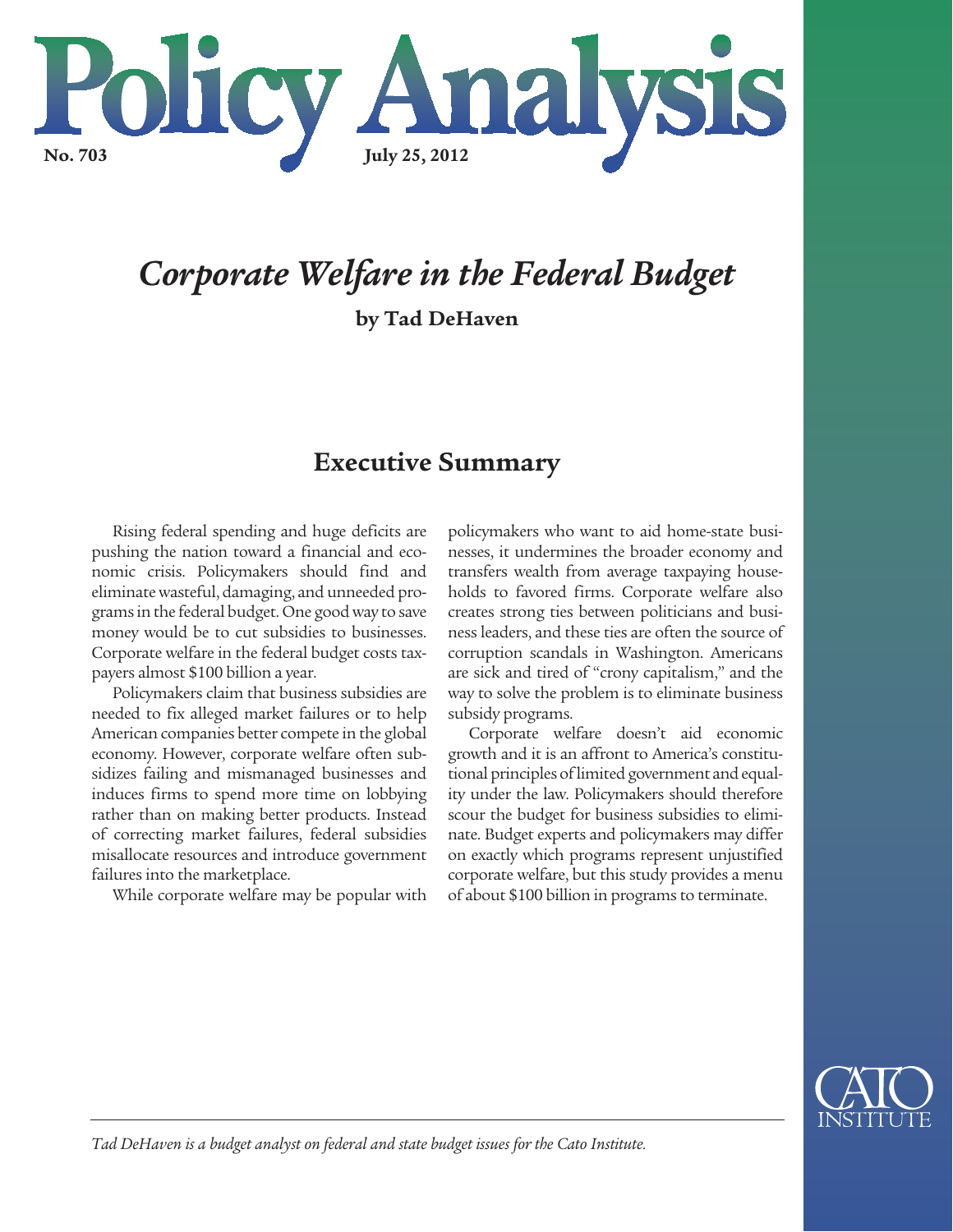**Recent subsidy scandals such as the failure of solar manufacturer Solyndra—have heightened public awareness of the waste and injustice of corporate welfare.** 

#### **Introduction**

The federal government will spend almost \$100 billion on corporate welfare in fiscal 2012. That includes direct and indirect subsidies to small businesses, large corporations, and industry organizations. These subsidies are handed out from programs in many departments, including the departments of Agriculture, Commerce, Energy, and Housing and Urban Development.

There have been some efforts to cut corporate welfare in the past, but recent events make the need for subsidy cuts even more acute. For one thing, the federal government will run its fourth consecutive deficit in excess of a trillion dollars this year. Federal debt is approaching levels that most economic experts believe is dangerous. If the nation is to avert a debt crisis, federal policymakers need to dramatically cut spending. Whole programs need to be terminated, and handouts to businesses are a good place to start.

The problems created by corporate welfare spending include violating limited government, distorting the economy, picking winners and losers, and generating corruption. Some of the other ways that the government confers narrow benefits on favored businesses are through tax preferences, regulations, and trade barriers.

Recent subsidy scandals—such as the failure of solar manufacturer Solyndra—have heightened public awareness of the waste and injustice of corporate welfare. But wasteful corporate welfare has a long bipartisan history. Now is the time for policymakers to scour the budget and end similar programs that abuse taxpayer interests on an ongoing basis.

## **Almost \$100 Billion in Corporate Welfare**

This study is based on a line-by-line review of the federal budget looking for business subsidies. There have been numerous efforts by the Cato Institute and other groups over the years to define and calculate federal corporate welfare spending, which is not an exact science.<sup>1</sup> Nonetheless, included here are programs that provide payments or unique benefits and advantages to specific companies or industries.

Table 1 presents a list of corporate welfare programs in the budget, totaling \$98 billion in spending in fiscal 2012.<sup>2</sup> These programs should be targeted for elimination as one step to getting federal spending and deficits under control. The following sections discuss the reasons why these programs are damaging, unneeded, and unfair.

### **Violating Limited Government and Equal Treatment**

Under the Constitution, the federal government has specific, limited powers, and most government functions are left to the states. Federal powers enumerated in the Constitution include those designed to ensure an open national economy. But nowhere in the document is an open-ended power for Congress or the executive branch to choose favored businesses and appropriate funds to aid their private profit-seeking.

The enumerated powers granted to the federal government under Article 1, Section 8 were intended to limit the scope of federal authority. However, over time the courts have adopted an excessively broad interpretation of these powers. As a result, federal power in many areas has become largely unlimited, and many policymakers feel free to tax citizens to pay for all kinds of subsidy programs.

While many policymakers ignore constitutional limits when creating new programs, others sometimes justify business subsidies by adopting an expansive view of the General Welfare Clause. Article I, Section 8 says that Congress shall have the power to "lay and collect Taxes, Duties, Imposts and Excises, to pay the Debts and provide for the common Defence and general Welfare of the United States." That provision authorized the federal government to collect and spend money on the activities specified. It does not authorize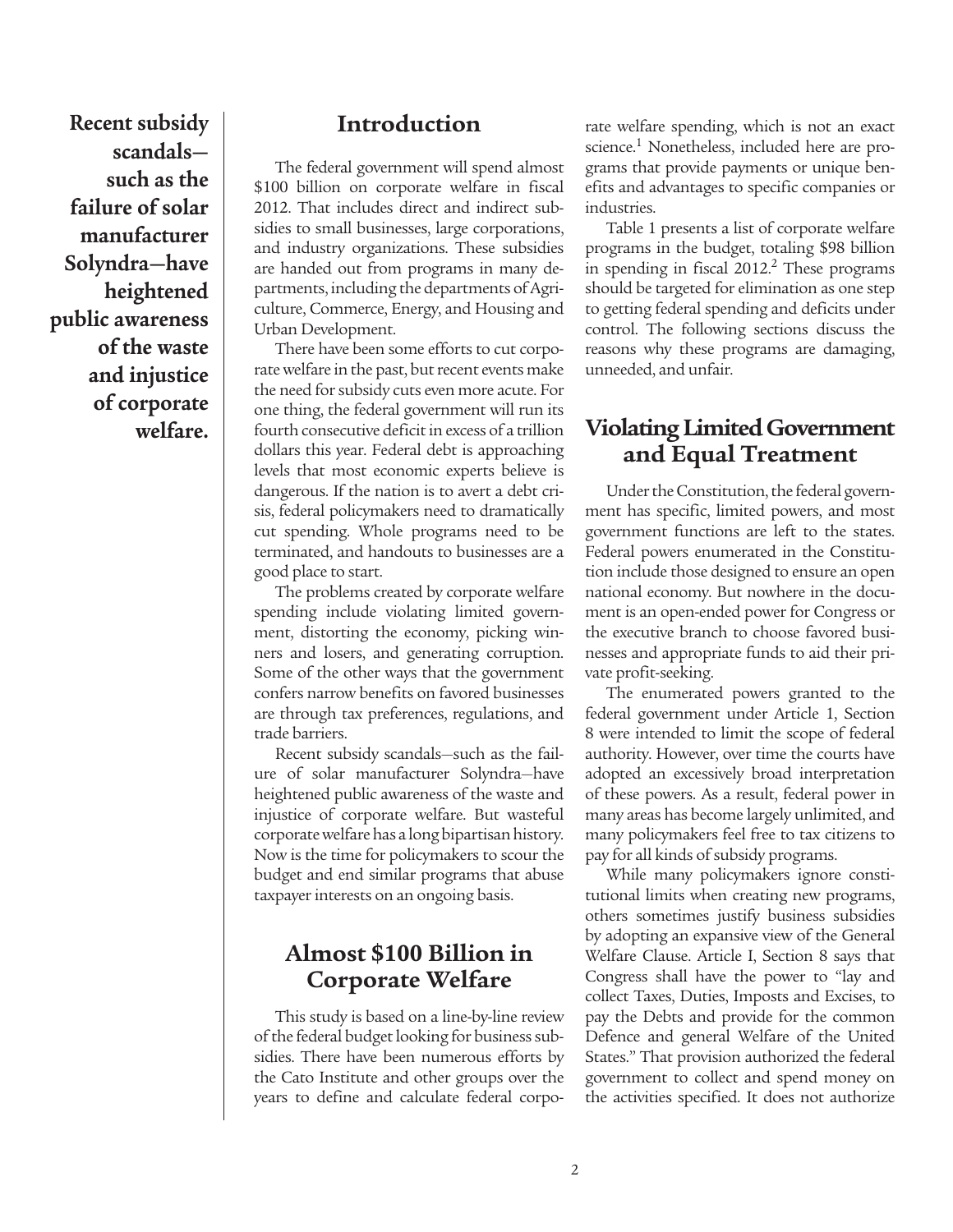| Table 1                                                                |  |
|------------------------------------------------------------------------|--|
| Corporate Welfare Programs in the Federal Budget (millions of dollars) |  |

| Program                                                    | 2012 Outlays |  |  |
|------------------------------------------------------------|--------------|--|--|
| <b>Department of Agriculture</b>                           |              |  |  |
| Agricultural Marketing Service                             | 1,289        |  |  |
| Applied R&D                                                | 1,143        |  |  |
| Farm Security and Rural Investment programs                | 3,175        |  |  |
| Farm Service Agency                                        | 11,863       |  |  |
| Foreign Agricultural Service                               | 2,164        |  |  |
| Risk Management Agency                                     | 3,829        |  |  |
| Rural Business-Cooperative Service                         | 372          |  |  |
| <b>Rural Utilities Service</b>                             | 1,330        |  |  |
| Total, Department of Agriculture                           | 25,165       |  |  |
| <b>Department of Commerce</b>                              |              |  |  |
| Applied R&D                                                | 785          |  |  |
| Economic Development Administration                        | 531          |  |  |
| International Trade Administration                         | 379          |  |  |
| Minority Business Development Agency                       | 24           |  |  |
| National Institute of Standards and Technology             |              |  |  |
| Technology Innovation Program                              | 8            |  |  |
| Manufacturing Extension Partnership                        | 131          |  |  |
| National Oceanic and Atmospheric Administration            |              |  |  |
| Fisheries Finance Program                                  | 6            |  |  |
| Fishery promotion and development subsidies                | 4            |  |  |
| National Telecommunications and Information Administration |              |  |  |
| Broadband Technology Opportunities Program                 | 2,227        |  |  |
| Total, Department of Commerce                              | 4,095        |  |  |
| <b>Department of Defense</b>                               |              |  |  |
| Applied R&D                                                | 4,737        |  |  |
| Total, Department of Defense                               | 4,737        |  |  |
| <b>Department of Energy</b>                                |              |  |  |
| Energy supply and conservation                             | 9,834        |  |  |
| Fossil energy research and development                     | 1,402        |  |  |
| Advanced Technology Vehicles Manufacturing Loan<br>Program | 4,834        |  |  |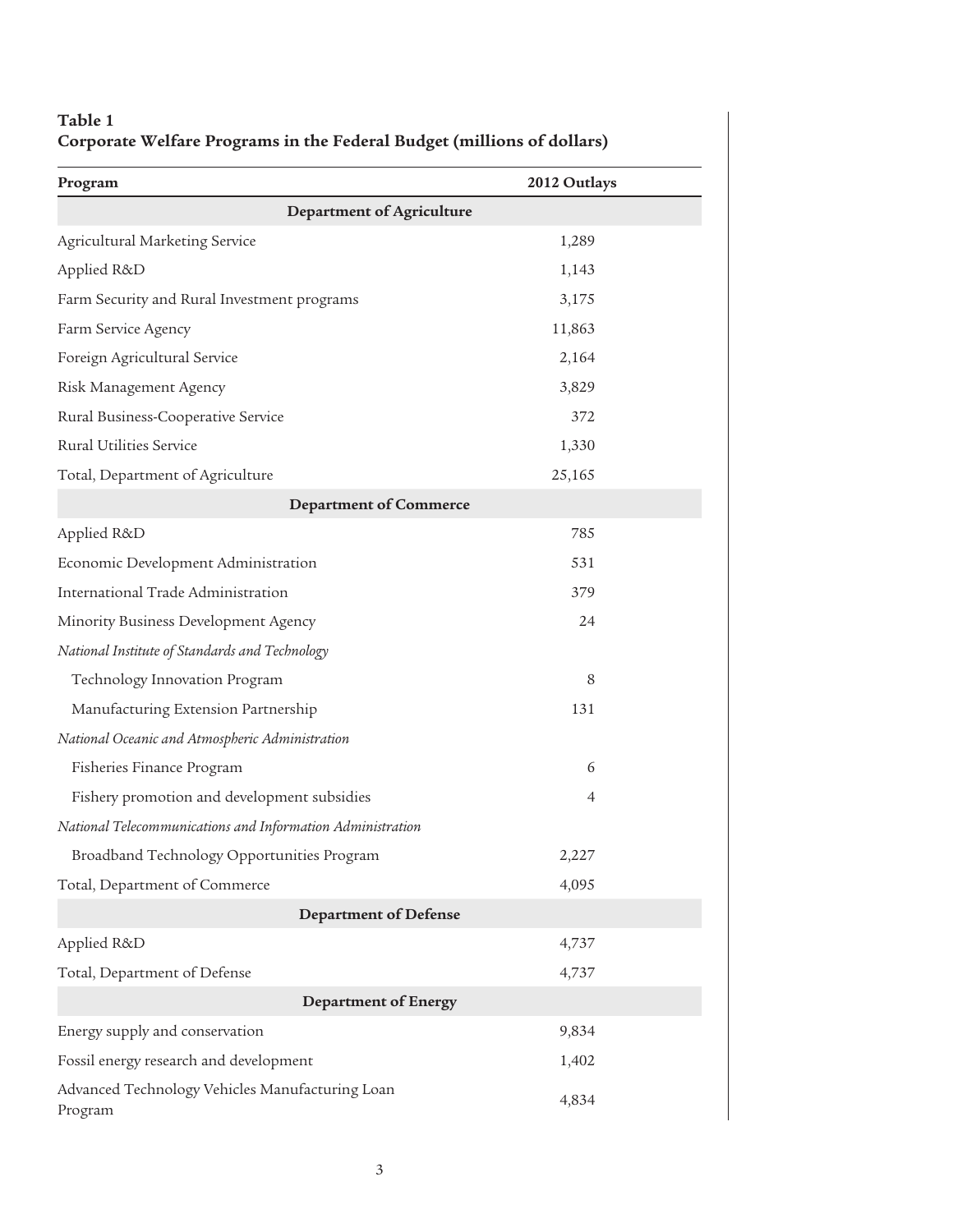| Program                                            | 2012 Outlays |  |  |  |
|----------------------------------------------------|--------------|--|--|--|
| Innovative Technology Loan Guarantee Program       | 1,260        |  |  |  |
| Total, Department of Energy                        | 17,330       |  |  |  |
| Department of Housing and Urban Development        |              |  |  |  |
| Federal Housing Administration mortgage subsidies  | 15,739       |  |  |  |
| Community Development Block Grants (to businesses) | 285          |  |  |  |
| Community Development Loan Guarantees              | 17           |  |  |  |
| Total, Department of Housing and Urban Development | 16,041       |  |  |  |
| Department of the Interior                         |              |  |  |  |
| Bureau of Reclamation                              | 1,254        |  |  |  |
| Bureau of Land Management                          | 1,354        |  |  |  |
| Total, Department of the Interior                  | 2,608        |  |  |  |
| <b>Department of State</b>                         |              |  |  |  |
| Foreign Military Financing                         | 5,201        |  |  |  |
| Total, Department of State                         | 5,201        |  |  |  |
| Department of Transportation                       |              |  |  |  |
| Federal Aviation Administration                    |              |  |  |  |
| Commercial Space Transportation                    | 16           |  |  |  |
| Essential Air Service/Payments to Air Carriers     | 203          |  |  |  |
| Federal Railroad Administration                    |              |  |  |  |
| High-Speed Rail                                    | 1,251        |  |  |  |
| Railroad Rehabilitation & Improvement              | 17           |  |  |  |
| Railroad research and development                  | 33           |  |  |  |
| Maritime Administration                            |              |  |  |  |
| Assistance to Small Shipyards                      | 37           |  |  |  |
| Title IX Guaranteed loan program                   | 99           |  |  |  |
| Ocean freight differential subsidies               | 175          |  |  |  |
| Maritime Security Program                          | 193          |  |  |  |
| Total, Department of Transportation                | 2,024        |  |  |  |
| Other Programs and Independent Agencies            |              |  |  |  |
| Appalachian Regional Commission                    | 53           |  |  |  |
| Export-Import Bank                                 | ⋇            |  |  |  |
| International Trade Commission                     | 91           |  |  |  |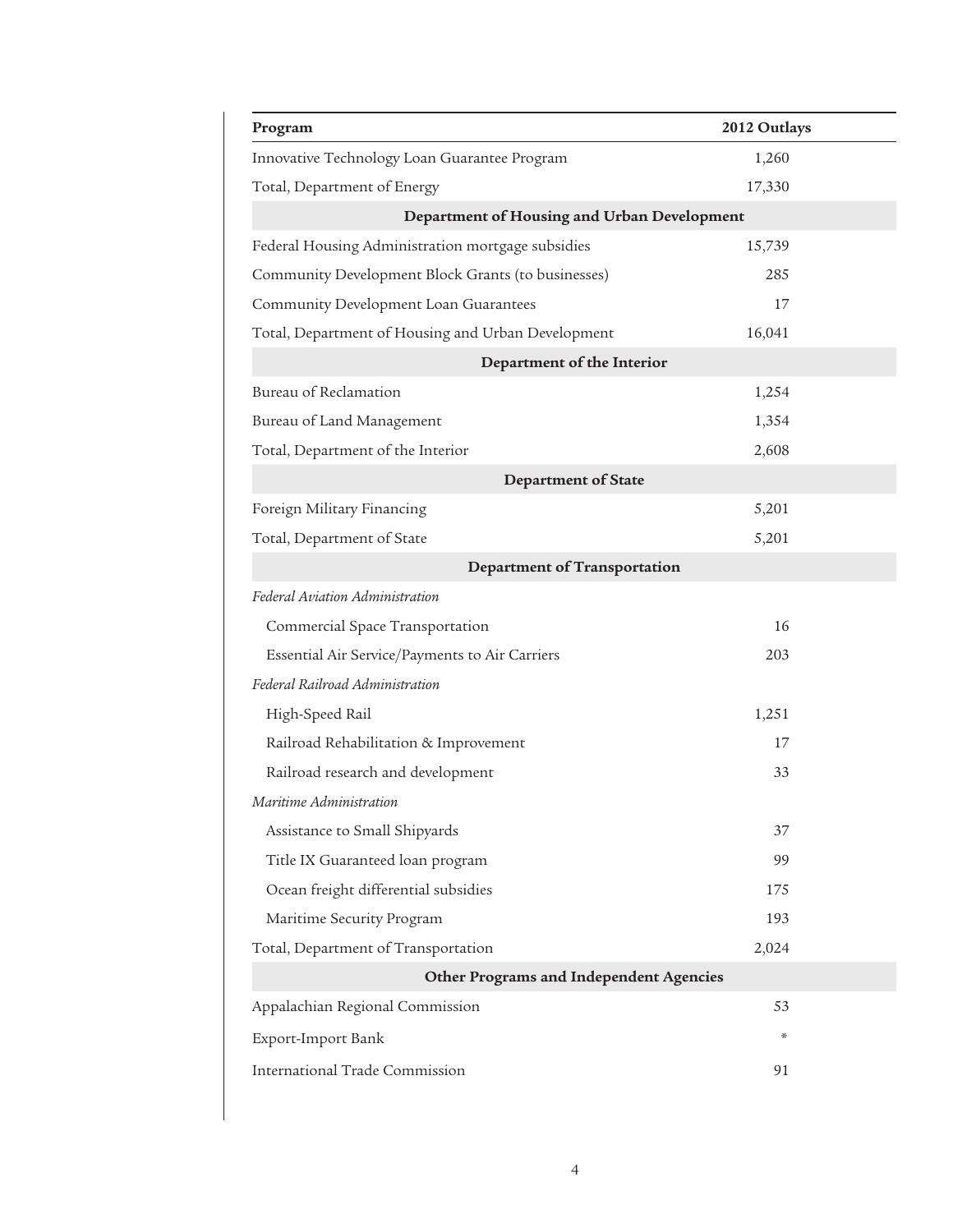| Program                                        | 2012 Outlays |
|------------------------------------------------|--------------|
| National Institutes of Health: Applied R&D     | 13,845       |
| NASA: Applied R&D                              | 2,799        |
| National Science Foundation: Applied R&D       | 450          |
| Overseas Private Investment Corporation        | ⋇            |
| Small Business Administration                  | 3,157        |
| Trade and Development Agency                   | 46           |
| Total, Other Programs and Independent Agencies | 20,441       |
| <b>Grand Total</b>                             | 97,642       |

Source: Budget of the United States Government, Fiscal Year 2013 (Washington: Government Printing Office, 2012). \* Program did not have net outlays in FY2012.

the federal government to use its taxing power to bestow widespread benefits on favored commercial interests.

Other times, policymakers look to the Commerce Clause as a reason to intervene in the economy and subsidize businesses. The Constitution gave Congress the power to "regulate Commerce . . . among the several States." However, that provided the authority to remove barriers to interstate trade, not to actively hand out cash to favored businesses. The idea was to limit state government power, not to give discretionary power to the federal government to manipulate businesses and industries.

The Tenth Amendment was supposed to erect a further barrier to the broad discretionary power that today's politicians claim when they hand out subsidies such as corporate welfare. It reserved to the states, or to the people, those powers not specifically delegated to the federal government. Our federal system of government allows the states to subsidize businesses if they choose to do so, subject to their own legal restrictions, although that would still represent bad economic policy.

Federal business subsidies are not just bad economic policy; they also violate the bedrock American principle of equality under the law. Subsidies give advantage to selected interests at the expense of other businesses and taxpayers. The federal government's proper role in the economy should be that of a neutral referee, with intervention limited to facilitating the free exchange of goods and services.

The following are examples of the expansiveness of corporate welfare in the federal budget today. These programs violate equal treatment under the law and have no place under the framework of limited government and federalism established by the Constitution.

*Community Development Block Grants.* The Department of Housing and Urban Development's Community Development Block Grant program funds efforts to develop local communities. A large portion of the funding is channeled to businesses. For example, a craft brewery in Michigan recently received \$220,000 to help it expand its brewing capacity.3 That subsidy might be good for the brewery, but it was paid for by raiding the wallets of federal taxpayers, who will have less money to buy their own favored beverages and other products. This handout is also unfair to the hundreds of craft breweries that do not receive federal handouts, and instead rely on the voluntary sale of their products to consumers.

*Rural Subsidies*. The Department of Agriculture's Rural Business-Cooperative Service provides subsidies to businesses in rural areas of the country. One of its programs, the

**The federal government's proper role in the economy should be that of a neutral referee, with intervention limited to facilitating the free exchange of goods and services.**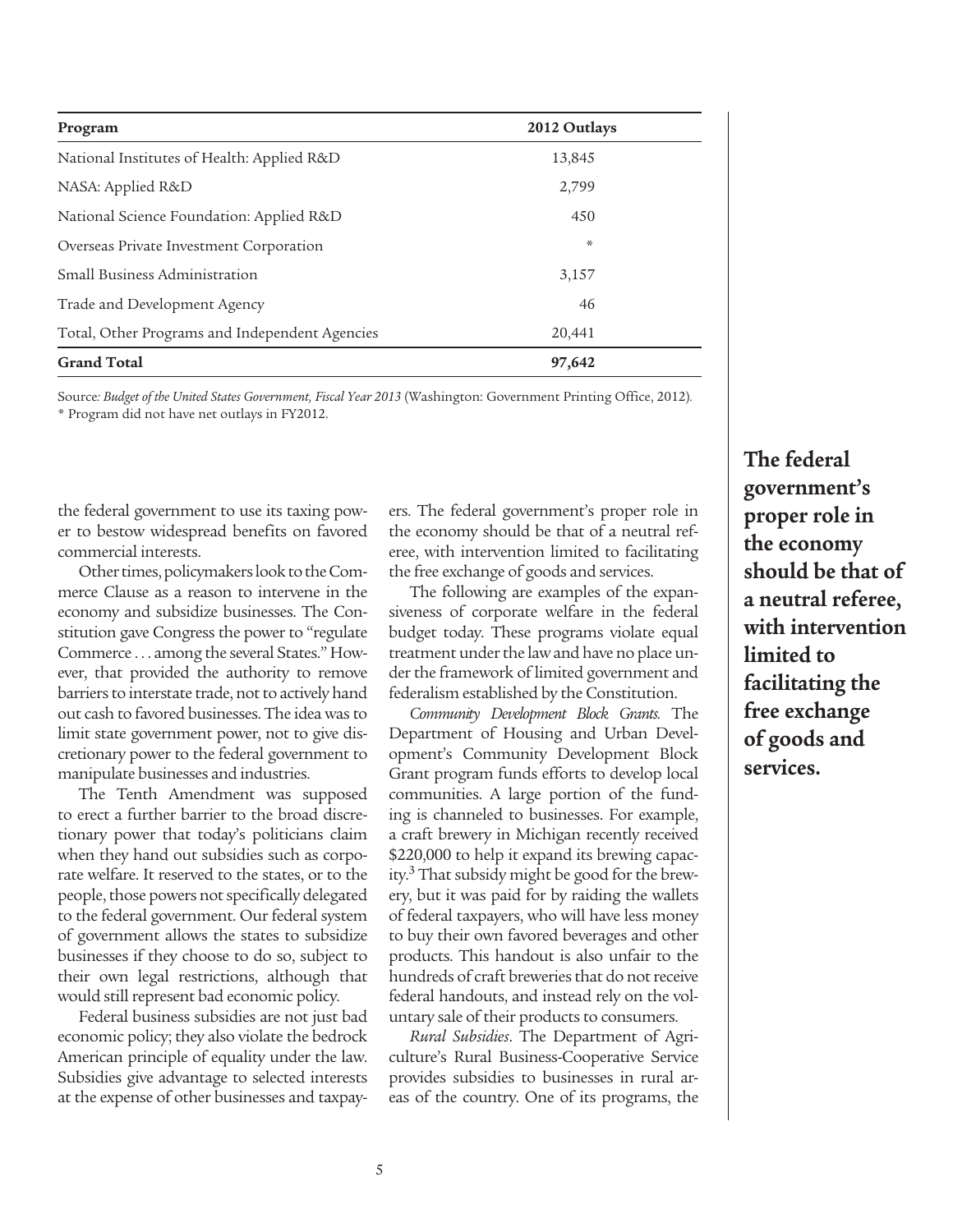Value-Added Marketing Grant program, will hand out about \$56 million this year to "producers of agricultural commodities" to help them make and market their products. Wineries across the country have recently been receiving these grants.<sup>4</sup> Once again, the grants are good for the particular wineries, but they come at a cost to both taxpayers and to wineries that don't receive federal aid. In addition, it is unfair for the federal government to run aid programs that favor rural areas of the country over urban areas, and vice versa. Americans are free to move wherever they want, and they can balance the costs and benefits of living or working in each location.

*Minority Business Subsidies.* The Department of Commerce's Minority Business Development Agency is supposed to provide management and technical services to minority-owned businesses. However, much of its \$24 million budget is spent on bureaucratic overhead costs.<sup>5</sup> More importantly, federal programs should be race-neutral, and not favor some ethnic groups over others. Some of the largest obstacles to the success of minority and nonminority entrepreneurs alike are excessive taxes and regulations. The government would aid all businesses, including minority businesses, if it focused on removing burdensome costs from productive entrepreneurs.

*Farm Subsidies.* Federal farm programs redistribute wealth from taxpayers to a small group of relatively well-off farm businesses and landowners. The United States Department of Agriculture figures show that the average income of farm households has been consistently higher than the average of all U.S. households. In 2010, the average income of farm households was \$84,400—or 25 percent higher than the  $$67,530$  average of all U.S. households.<sup>6</sup> Moreover, the majority of farm subsidies go to the largest farms. For example, the largest 10 percent of recipients received 68 percent of all commodity subsidies in 2010.<sup>7</sup> Numerous large corporations, and even some wealthy celebrities, receive farm subsidies because they are the owners of farmland. In fact, owners of land that is no longer used for farming have received billions in subsidies over the years.<sup>8</sup>

### **Distorting Economic Activity**

Policymakers justify business subsidies by saying they are needed to fix alleged imperfections in the marketplace. The theory is that policymakers can design optimal subsidies in the national interest to remedy easily identified "market failures." The reality is that policymakers usually have parochial interests in mind when they create subsidy programs. And instead of making markets more efficient, subsidies distort economic activity and create even larger failures than might have existed in the marketplace.

By aiding some businesses, subsidies put other businesses at a disadvantage. For example, businesses that don't receive a loan backed by the government are disadvantaged when they compete against businesses that do receive government backing. Diverting resources from businesses preferred by the market to those preferred by policymakers leads to losses for the overall economy.

The following are examples of federal subsidy programs that distort economic activity and, thus, represent government failure:

*Housing Subsidies.* Policymakers have long argued that the government should intervene in housing markets to make the "American dream" available to more people. One government intervention is to guarantee mortgage loans issued by private lenders—an effective subsidy—through the Federal Housing Administration (FHA). The FHA insures lenders for 100 percent of the principal and interest on mortgages issued with small down payments. However, data shows that the smaller the down payment, the higher the possibility of a loan default.<sup>9</sup> To cover these losses, the FHA charges lenders fees on the mortgages it insures. Private mortgage insurers provide the same service, but they face bankruptcy if they insure risky loans without sufficient fees to recoup losses. The FHA, on the other hand, can tap taxpayers if it doesn't take in sufficient fee revenues to cover mortgage defaults. This year, the budgetary cost of paying bad loans that would otherwise be borne by lenders will be around \$16 billion.

**Diverting resources from businesses preferred by the market to those preferred by policymakers leads to losses for the overall economy.**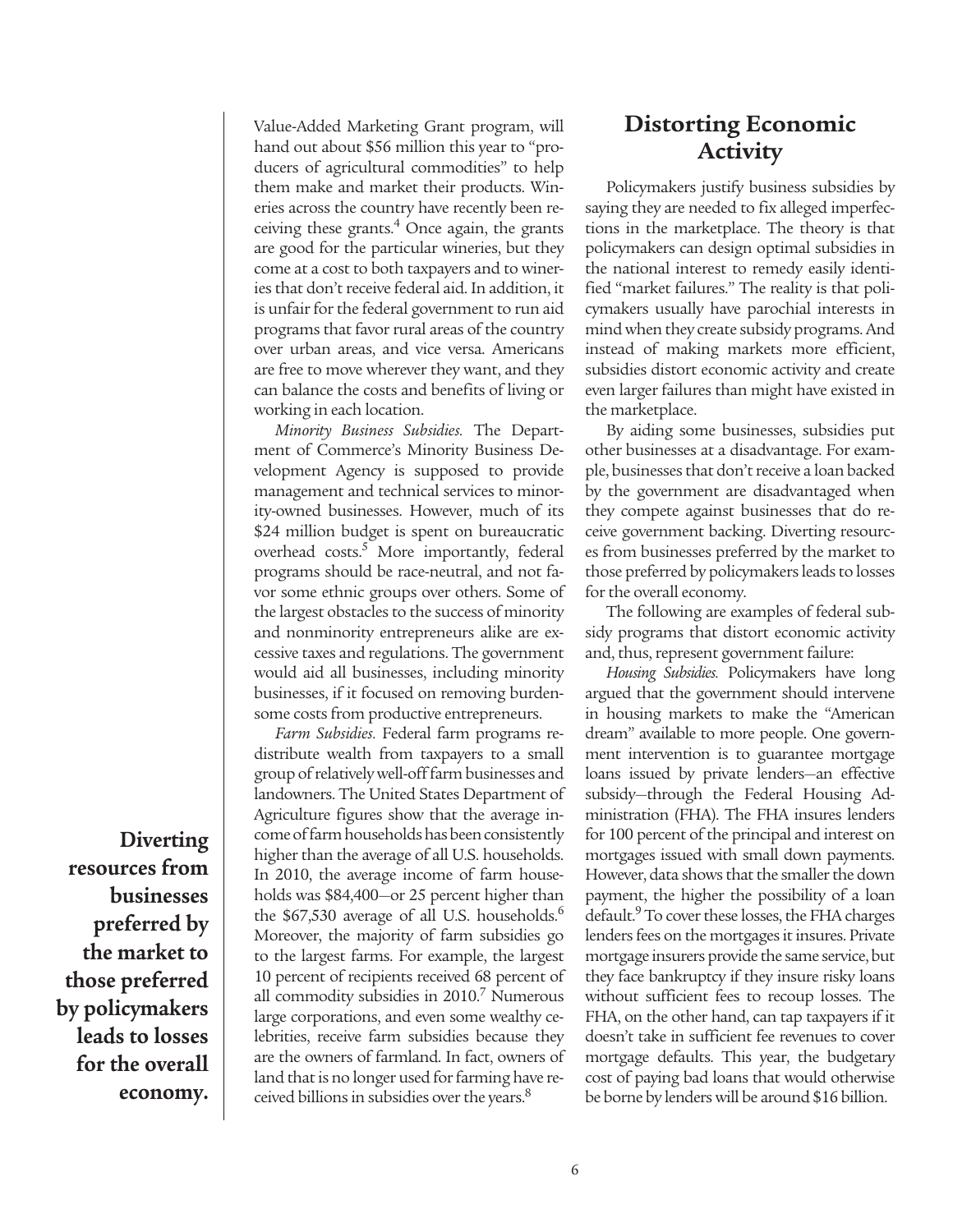These losses to taxpayers from housing subsidies are only part of the problem. Housing subsidies also inflict damage on the broader economy, as is clear in the aftermath of the housing meltdown and financial crisis of recent years. The housing bubble was generated, in part, by government efforts to increase homeownership, which in turn fostered distortions in the housing market. However, instead of learning their lesson after the bubble burst and allowing the housing market to self-correct, policymakers have continued to intervene and subsidize. In recent years, policymakers have been using the FHA to try to help prop up the housing market and the agency's lending portfolio has soared to over \$1 trillion.<sup>10</sup>

*Small Business Subsidies*. Policymakers argue that under market-driven lending, some worthy small businesses would be denied credit. And so Congress has tasked the Small Business Administration (SBA) with correcting this alleged market failure. The SBA tries to increase lending to small businesses by guaranteeing loans issued by private lenders for up to 85 percent of losses in the event that loan recipients default. As a result of the guarantee, lenders are more willing to lend money to riskier applicants because the taxpayer-backed SBA is ultimately responsible for the bulk of any losses.

However, the notion that the government needs to subsidize credit to small businesses is mistaken. Capital markets have developed effective private solutions, such as credit scoring, that enable lenders to make more prudent lending decisions. Second, small businesses with sound business plans and solid prospects should be able to raise debt and equity capital through private means. If a small business has shaky finances and questionable prospects, it should be denied private capital as a bad business risk. Indeed, the large failure rates on loans backed by the SBA illustrate that the government's credit market interventions do a poor job of allocating capital.<sup>11</sup>

*Water Subsidies.* For more than a century, the Interior Department's Bureau of Reclamation has subsidized irrigation in 17 western states. It builds and operates dams, canals, and hydroelectric plants. About fourfifths of water supplied by Reclamation goes to farm businesses, and the agency underprices water to those users the most. These subsidies encourage farmers to grow crops in areas where it is inefficient or unsuitable to do so. Because farmers receive federal water at a small fraction of the market price, they overconsume it, which is leading to increasing battles over water supplies in many regions. Another result of subsidized Western irrigation is the environmental damage to rivers and wetlands—damage that the federal government, in turn, spends more taxpayer money trying to fix.<sup>12</sup>

*High-Speed Rail*. The Obama administration has poured billions of dollars into trying to develop a high-speed rail network. But if high-speed rail made economic sense, the private sector would build it without government subsidies. For example, freight rail makes economic sense, and private rail businesses heavily invest in building and maintaining their rail systems and rolling stock.

Even in more densely populated areas, such as Europe and Japan, where high-speed rail might make sense, rail operators are dependent on government subsidies.<sup>13</sup> In the United States, passenger rail might make economic sense in certain corridors, such as the Northeast, but we should let the market decide whether passengers are willing to pay for high-speed service.

Interestingly, a Florida company recently announced plans to build and operate a completely privately financed rail line that would connect Miami to Orlando.<sup>14</sup> If it fails, at least taxpayers won't be on the hook. If it succeeds, it could provide a model to other entrepreneurs. Contrast that with a Nevada company with ties to Sen. Harry Reid (D-NV) that is seeking a \$4.9 billion loan from the Federal Railroad Administration (FRA) to build a rail line between Las Vegas and Victorville, a city 81 miles east of Los Angeles. The project makes little economic sense, and prompted the *Washington Pos*t to call for the FRA to "derail this gravy train."<sup>15</sup>

**Instead of learning their lesson after the bubble burst and allowing the housing market to self-correct, policymakers have continued to intervene and subsidize.**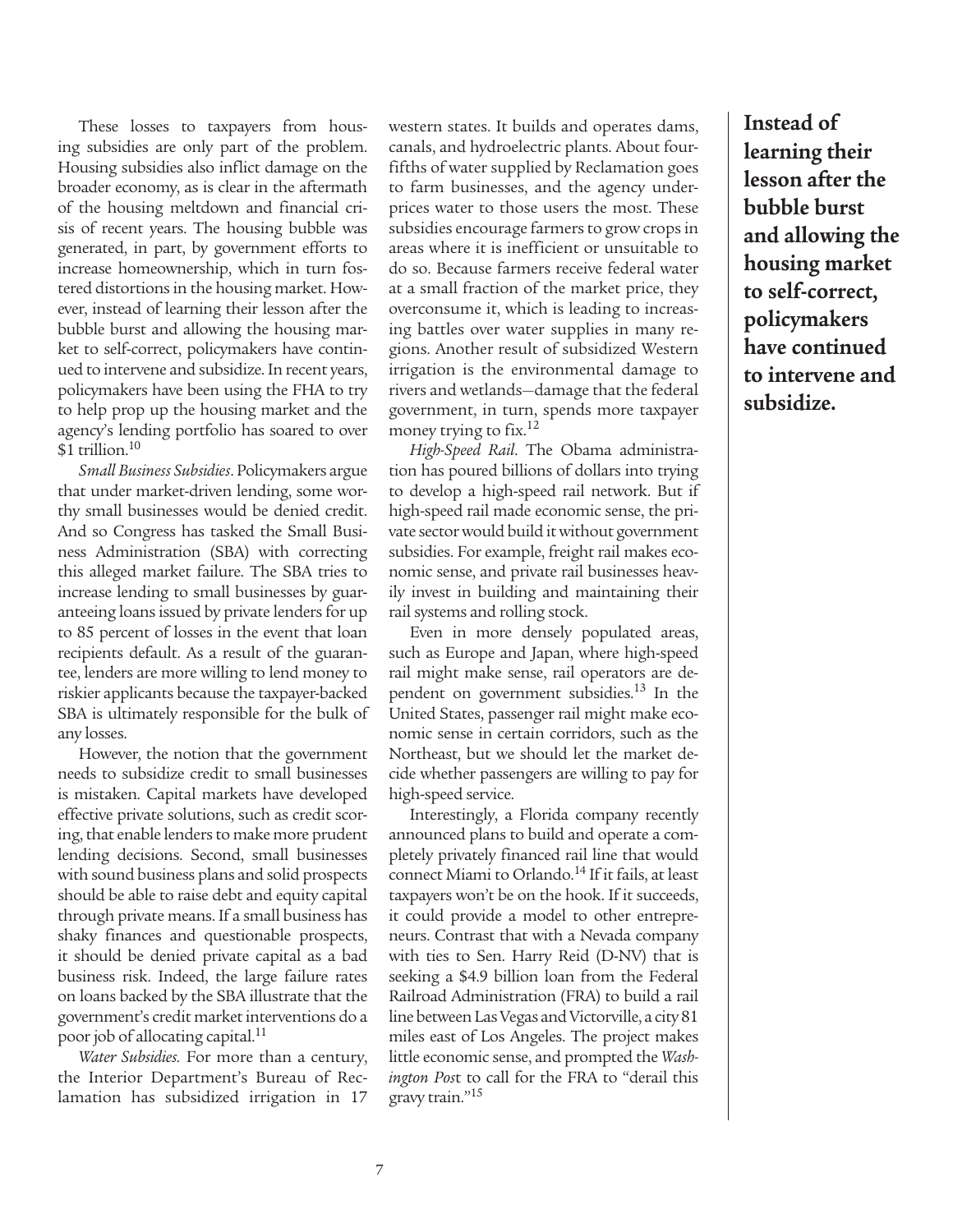**Policymakers do not possess special knowledge that enables them to allocate capital more efficiently than markets.** 

### **Undermining Markets by Picking Winners—and Many Losers**

Policymakers do not possess special knowledge that enables them to allocate capital more efficiently than markets. They are no more clairvoyant about market trends and scientific breakthroughs than anyone else. Thus, when the government starts choosing industries and technologies to subsidize, it often makes bad decisions at taxpayer expense. Businesses and venture capital firms make many mistakes as well, but their losses are private and not foisted involuntarily on taxpayers.

In addition to the money that's often wasted when policymakers try to steer the market in certain directions, government meddling can also delay the development of superior alternatives by entrepreneurs who don't receive subsidies. That's because private investors usually prefer to provide capital to projects that are subsidized over ones that are not. Private investors, such as venture capitalists, make investments based on the perceived risk and expected returns. Thus, when the government gives a company a financial leg-up over its competitors, a private investor's upside potential is enhanced, while the downside risk remains limited to the amount it invested.

The following are examples of federal programs that subsidize businesses in an attempt to pick winners:

*Energy Subsidies.* The U.S. Department of Energy (DOE) has been subsidizing the development and commercialization of "alternative" fuels for decades. Successive administrations have attempted to plan for the country's future energy needs by effectively throwing taxpayer money against a wall and hoping that something will stick. For example, the DOE has been funding "clean coal" research for decades, but it has little to show for the effort.<sup>16</sup> Every president from Ronald Reagan to Barack Obama has supported clean coal subsidies. Unfortunately, clean coal has been a costly and unproductive exercise from the taxpayers' point of view, and it remains unpopular with

environmentalists. The Government Accountability Office found that many clean-coal projects have "experienced delays, cost overruns, bankruptcies, and performance problems."<sup>17</sup> More recently, the Obama administration's costly campaign to increase subsidies for alternative energy sources, including solar and wind, has been marked by high-profile failures and scandal, which is discussed below.

*Automaker Subsidies*. The Department of Energy's Advanced Technology Vehicles Manufacturing (ATVM) Loan Program provides subsidies to companies to develop "greener" automobiles. Companies that have received assistance from the ATVM program include Ford and Nissan.18 In a 2009 article in *Wired* magazine, Darryl Siry, a former executive with Tesla Motors, which received an ATVM loan, wrote that startup companies applying for energy subsidies "have admitted that private fundraising is complicated by investor expectations of government support."<sup>19</sup> Siry notes that the government trying to pick winners distorts the market for private capital, which "will have a stifling effect on innovation, as private capital chases fewer deals and companies that do not have government backing have a harder time attracting private capital."<sup>20</sup>

The ATVM program is just the latest attempt by policymakers to create greener cars. In 1993, the Clinton administration launched its Partnership for a New Generation of Vehicles. This program handed out \$1.2 billion over eight years to U.S. automakers for the development of hybrid cars. The program was widely panned, but instead of eliminating such subsidies altogether, the George W. Bush administration replaced it with a new initiative called FreedomCar. This program focused on developing automobiles that would run on hydrogen fuel cells, and it cost taxpayers about \$2 billion.<sup>21</sup> The Obama administration announced in 2009 that the government was "moving away from funding vehicular hydrogen fuel cells to technologies with more immediate promise."22

*Rural Broadband Subsidies.* The 2009 federal stimulus law contained \$7.2 billion to subsidize rural broadband service through the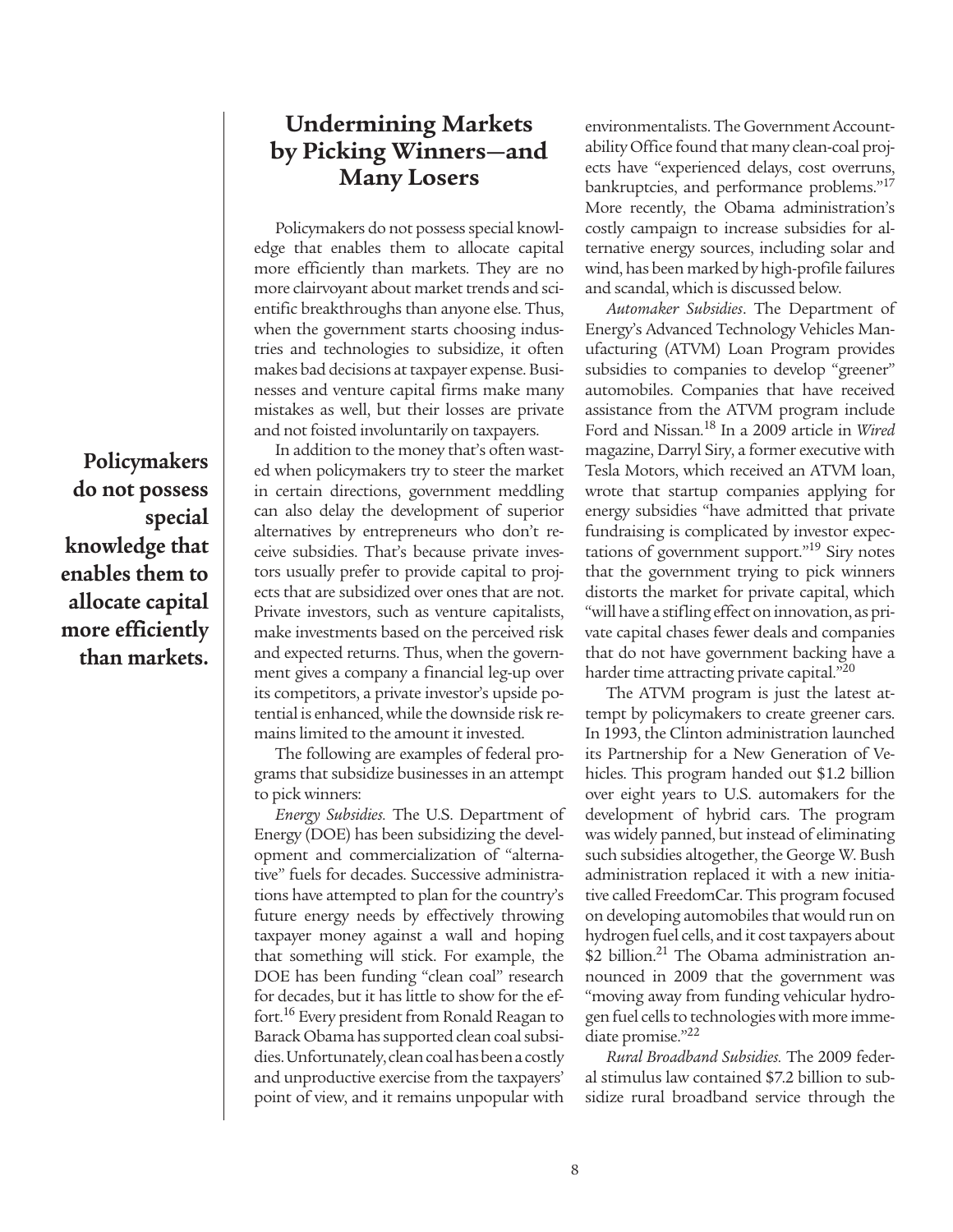Department Agriculture's Rural Utility Service and the Department of Commerce's National Telecommunications and Information Administration. A recent study found that the subsidies provide coverage in areas where the majority of households already have access to service. $^{23}$  As a result, the benefit of providing broadband services to the relatively small number of unserved households is dramatically outweighed by the exorbitant cost to taxpayers. The authors note that subsidizing the construction of duplicative broadband networks creates "strong disincentives to private broadband investment in the long run, as potential future investors will discount expected returns for the possibility that the government may step in, *ex post*, to subsidize a competitor."<sup>24</sup>

Information technologies have rapidly evolved and will continue to do so as long as the regulatory climate remains friendly. A Cato analysis on broadband subsidies explained, "what attracts new competitors is the ability to make a profit by offering lower prices or better service to the existing providers' current customers, or by serving customers whom those providers have yet to serve."<sup>25</sup> However, the government's subsidization of existing technologies reduces the incentive to develop even more advanced technologies.

*Research Subsidies*. The Constitution allows the federal government to "promote the Progress of Science and useful Arts, by securing for limited Times to Authors and Inventors the exclusive Right to their respective Writings and Discoveries." The securing of patents has long provided a stimulus to private research, discovery, and product development. America's great technological advancements have mainly come from private-sector efforts aimed at creating better products and earning profits.

There is a theoretical argument for the government doing some "basic" scientific research, but there is less support for the government meddling in applied and developmentoriented research. And even the government's basic research can be unproductive and porkbarrel in nature. Government research proponents often argue that federal funds are necessary to support high-risk investments that the private sector would not undertake. However, the private sector undertakes risky projects all the time. Consider the growing interest in private space travel spurred by the 2004 launch of SpaceShipOne, the world's first private manned space flight. That flight was funded by Microsoft co-founder Paul Allen. Other wealthy entrepreneurs have launched their own space projects. A new company backed by billionaire investors, including Google's Larry Page and Eric Schmidt, recently announced that it is developing plans to mine asteroids for precious metals.26

Policymakers often claim that they want to invest in "high reward" areas, but with fast-changing markets, no one knows whether risky ventures will end up being lucrative or flops. Even the smartest venture capitalists invest in duds, but at least the costs of those failures are borne by private investors. With government-funded research, the costs of failed investments are borne involuntarily by taxpayers.

Funding new businesses should be left to the experts in the venture capital and angel investment industries. These types of investors pump about \$50 billion annually into innovative companies. $27$  There would be even more funding of private innovation if policymakers freed U.S. capital markets from excessive tax and regulatory burdens.

# **A Corrupting Relationship**

Business subsidies create an unhealthy —and sometimes corrupt—relationship between businesses and the government. The more that the government intervenes in the economy, the more lobbying activity is generated. The more subsidies that it hands out to businesses, the more pressure lawmakers face to hand out new and larger subsidies. As the ranks of lobbyists grow, more economic decisions are made on the basis of politics, more resources are misallocated, and the nation's standard of living is harmed.

**Policymakers often claim that they want to invest in "high reward" areas, but with fast-changing markets, no one knows whether risky ventures will end up being lucrative or flops.**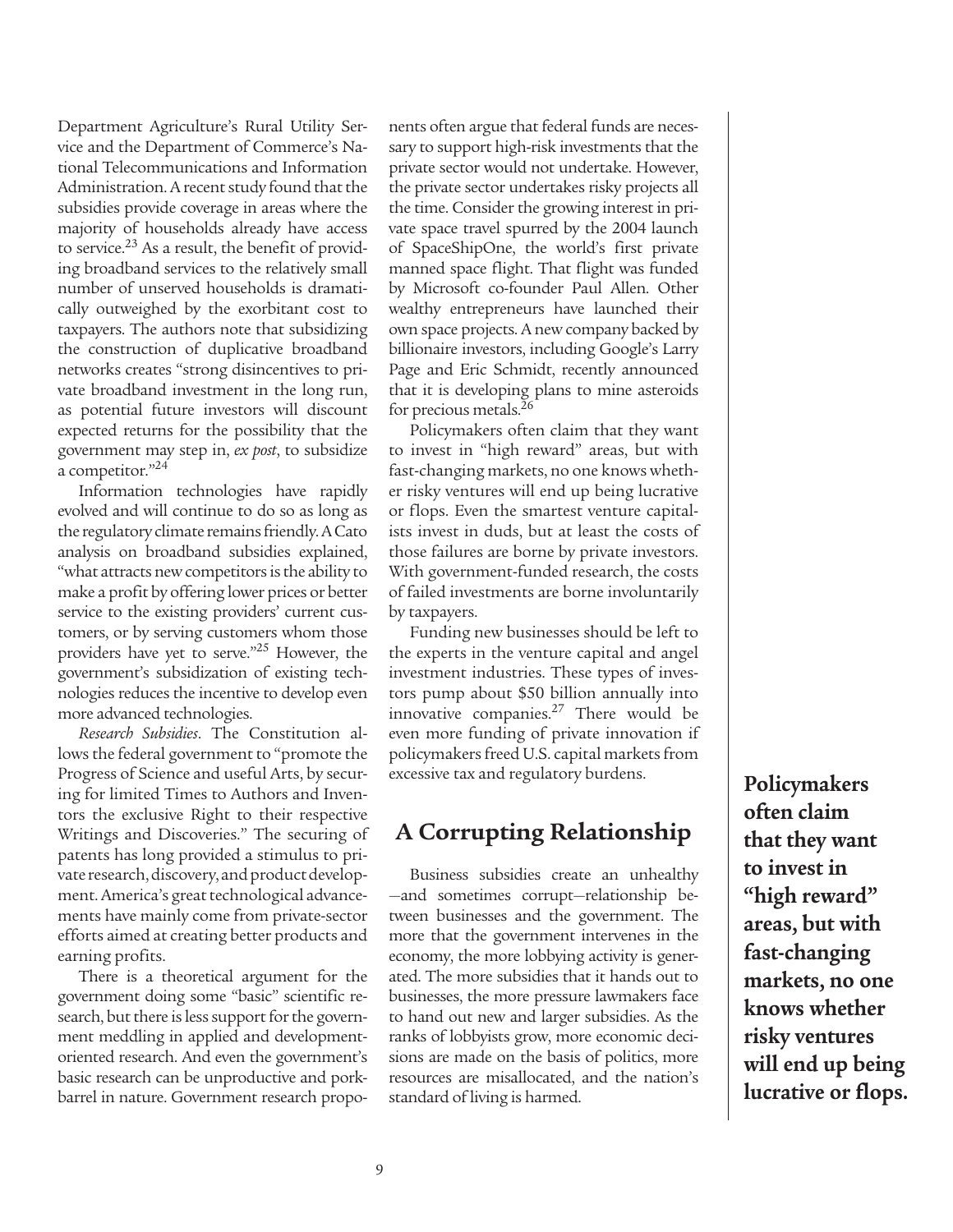**Since the dawn of the Republic, federal policies have often been driven by business interests at the expense of taxpayers and consumers.** 

The unhealthy relationship between government and business is not just a modern phenomenon. Since the dawn of the Republic, federal policies have often been driven by business interests at the expense of taxpayers and consumers. In the 1790s, the Whiskey Rebellion stemmed from Congress—at the behest of Alexander Hamilton—passing an excise tax on whiskey that fell unevenly on small-scale distillers in the frontier lands west of the Appalachians. The large distillers in the more economically developed east recognized the competitive advantage it gave them over the small producers and supported the tax.

In the 1870s, the Credit Mobilier scandal stemmed from subsidies for the transcontinental railroads, and the tight connection of those subsidized businesses with some members of Congress.28 In the 1920s, the Teapot Dome scandal stemmed from the Secretary of the Interior secretly handing out oil leases to certain favored businesses and receiving a \$400,000 payoff.<sup>29</sup>

In his book *The Big Rip-Off: How Big Business and Big Government Steal Your Money*, reporter Timothy Carney describes Hamilton as "the first big champion of big government in the United States" based partly on his support of business subsidies. 30 Unfortunately, we are living today with all the problems created by Hamilton's flawed vision of the government "helping" the private sector. As Carney explains, big businesses have been helping big government grow for more than a century:

Federal regulation of meatpacking was the desire of large meat packers. U.S. Steel turned to Teddy Roosevelt for salvation from laissez-faire. Woodrow Wilson seized control of the U.S. economy to the elation of big business. Herbert Hoover laid the groundwork for the New Deal, with the support of Henry Ford and Pierre DuPont. Franklin D. Roosevelt's New Deal found its greatest champions among top business leaders. Big business guided the drafting of the Marshall Plan. Dwight Eisenhower deflated conservative hopes of cutting government, thus elating corporate America. Lyndon Johnson, the icon of big government, was the favorite of big business.31

The story has continued in recent years, as the following examples illustrate:

*HUD Subsidies*. In the 1980s, President Ronald Reagan's Department of Housing and Urban Development (HUD) overflowed with corruption under Secretary Sam Pierce.<sup>32</sup> Pierce routinely dished out grants, loans, and other sorts of subsidies to friends and private business associates. And HUD created programs that involved large subsidies to mortgage lenders, developers, and other businesses, with Republican Party contributors as frequent beneficiaries.

*Trade Subsidies*. In the 1990s, the Clinton administration used the Department of Commerce to raise money for the Democratic Party by giving top business executives access to export promotion trips abroad in exchange for donations. The scheme was orchestrated by Commerce secretary Ron Brown, formerly head of the Democratic National Committee and a top Clinton campaign fundraiser. Business leaders who played the game and made campaign contributions not only got taken on trade missions, but were also rewarded with loans from the federal Overseas Private Investment Corporation, which subsidizes American exports. The *Boston Globe* found a "massive amount of OPIC support given to companies that traveled with Brown and donated to the Democrats."<sup>33</sup> Conveniently, one of Brown's top lieutenants at Commerce also served on the board of directors of OPIC.

Ron Brown died in a plane crash in April 1996 in Bosnia while on a trade mission, but investigations into his dealings continued. In 1998, U.S. District Judge Royce Lamberth determined that Commerce officials systematically concealed and destroyed documents relating to the trade mission scandal.<sup>34</sup> He compared the behavior of Commerce officials to that of "con artists" and "scofflaws," pointing to the "flurry of document shredding in the Secretary's office" after Brown died.<sup>35</sup>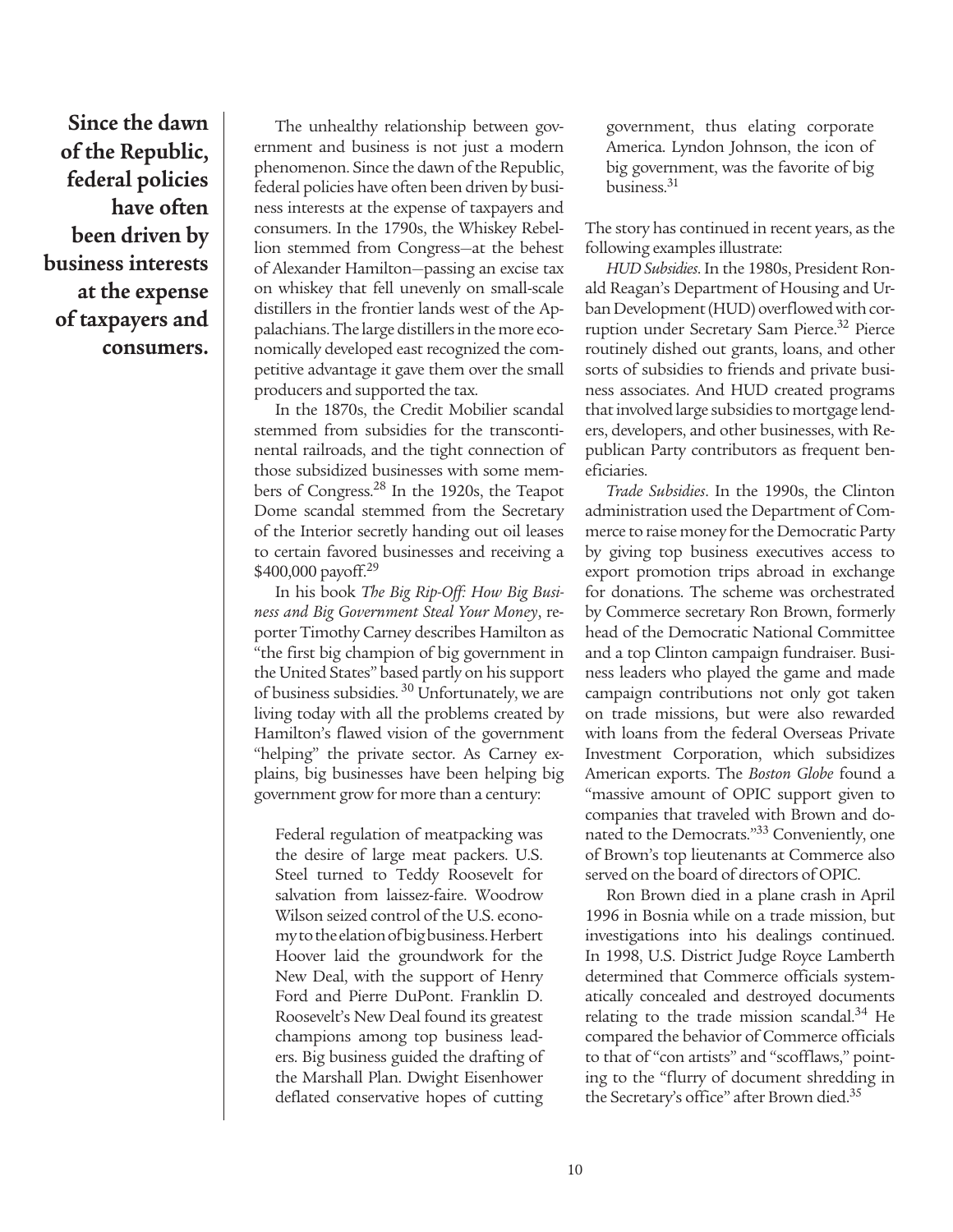*Enron Subsidies*. Enron Corporation is a poster child for the harm of business subsidies, particularly with regard to its disastrous foreign investments. Enron lobbied government officials to expand export subsidy programs, and it received billions of dollars in aid for its projects from the Export-Import Bank, the Overseas Private Investment Corporation, the U.S. Trade and Development Agency, the U.S. Maritime Administration, and other agencies. Enron received about \$3.7 billion in financing through federal government agencies.<sup>36</sup>

Business subsidies create damaging economic distortions. All those subsidies to Enron induced the firm to make exceptionally risky foreign investments. And the resulting losses were an important factor in the company's implosion.<sup>37</sup>

A 2010 *Bloomberg* investigation, which looked at the Ex-Im Bank, found that companies seeking financing aid from this agency had been paying the travel expenses of government employees on visits to projects under consideration.38 For instance, Exxon Mobil spent almost \$100,000 on Ex-Im Bank employees responsible for helping the agency decide whether it should aid Exxon on a major gas project in Papua New Guinea. Eleven months later, the Ex-Im Bank approved \$3 billion in financing for the venture.

Early in the Bush administration, highlevel officials went to considerable lengths to help Enron on an investment in India that had gone bad.39 When the *Washington Post* reported this in 2002, the administration argued that it was simply trying to guard taxpayer interests in the more than \$600 million in federal loans that had been given to Enron by Ex-Im and the Overseas Private Investment Corporation.<sup>40</sup> However, the government should not be putting taxpayer money into such risky private schemes in the first place.

*Maritime Subsidies.* The Federal Maritime Administration's Title XI program guarantees loans made to companies to purchase vessels constructed in U.S. shipyards. Previous administrations have tried to eliminate the program, but members of Congress with constituents that directly benefit from the program have kept it alive, despite losses to taxpayers. A Bloomberg report cites the example of former Sen. Trent Lott (R-MS) and Sen. Daniel Inouye (D-HI), prominent supporters of the loan guarantee program. One particular company, which was owned by a billionaire real estate developer, received a \$1.1 billion Title XI loan guarantee for two cruise ships to be built in Senator Lott's hometown of Pascagoula, Mississippi. Senator Inouye sponsored a provision in a defense bill that give the company the exclusive rights to operate cruise ships in Hawaii. The company eventually went bankrupt, costing taxpayers \$187 million.41

*Green Subsidies.* One of the Obama administration's chief policy initiatives has been to spur the development of a "green" economy by subsidizing alternative energy companies. However, as the *Washington Post* reported, "Obama's green-technology program was infused with politics at every level."<sup>42</sup> The Department of Energy \$535 million loan guarantee awarded to the now-bankrupt solar company, Solyndra, is the prime example. Solyndra first applied for a federal loan in 2007, when President George W. Bush was in office. The Department of Energy finally approved a loan in September 2009, after receiving repeated pressure from Obama administration officials to make a decision on the loan so that Vice President Biden could announce the approval at a groundbreaking for the company's factory.<sup>43</sup> The following May, President Obama visited Solyndra and called it an "engine of economic growth."44

A little more than a year after Obama's visit, Solyndra filed for bankruptcy protection. Administration officials had received numerous warnings that Solyndra's financials were shaky; however, Obama's advisers remained preoccupied with political considerations.<sup>45</sup> The *Post* noted that the "main players in the Solyndra saga were interconnected in many ways, as investors enjoyed access to the White House and the Energy Department."46 According to the *New York Times,* Solyndra "spent nearly \$1.8 million on Washington lobbyists, employing six firms with ties to members of Congress and officials of the Obama White

**Administration officials had received numerous warnings that Solyndra's financials were shaky; however, Obama's advisers remained preoccupied with political considerations.**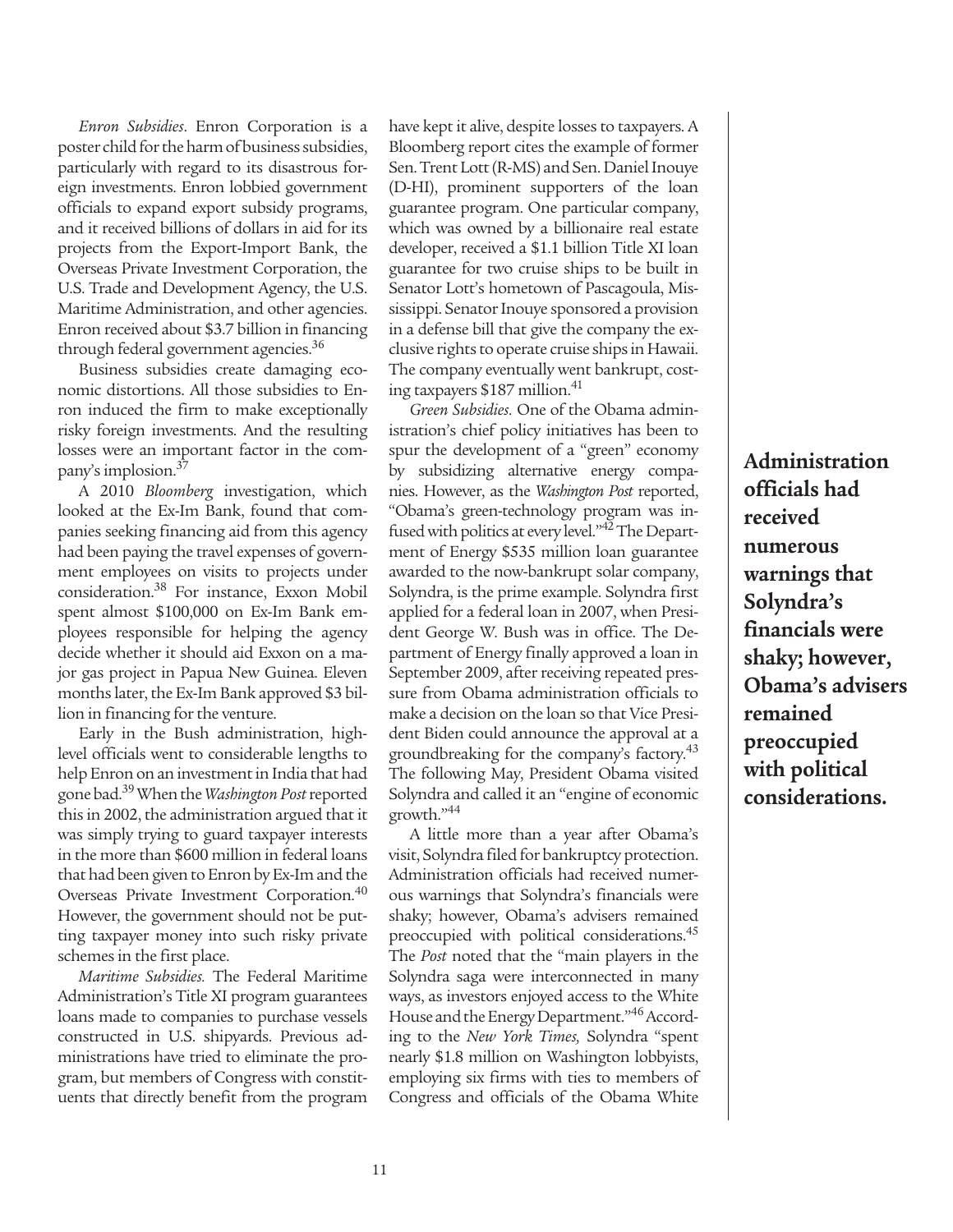House" during the period of time that its loan request was under review by the Department of Energy.<sup>47</sup> The interconnected relationship between investors and the administration goes beyond Solyndra. The *Washington Post* found that "\$3.9 billion in federal grants and financing [from the Department of Energy] flowed to 21 companies backed by firms with connections to five Obama administration staffers and advisers."48

# **Other Types of Corporate Welfare**

#### **Tax Preferences**

The federal tax code contains many deductions, credits, and exemptions that distort investment and create unequal tax treatment of individuals and businesses. The government defines "tax expenditures" as "revenue losses attributable to provisions of the federal tax laws which allow a special exclusion, exemption, or deduction from gross income or which provide a special credit, a preferential rate of tax, or a deferral of tax liability."<sup>49</sup> Note that "tax expenditures" is a loaded term, since tax cuts are not the same as spending increases. Also, the official lists of tax expenditures are not carved in stone, and indeed they include a bias in favor of broad-based income taxation, which penalizes saving and investment.<sup>50</sup>

Nonetheless, the enactment of special tax preferences is bad policy, and preferences for businesses are a form of corporate welfare. Some of the arguments made in this paper against corporate welfare spending also apply to business tax preferences:

- **●** Tax preferences distort economy activity by redirecting investment toward businesses that are favored by policymakers. The quintessential example is the various tax credits offered to producers of alternative energies, such as wind and solar power.
- **●** Tax preferences benefit particular businesses to the detriment of others. Businesses that don't produce a prod-

uct favored by policymakers will face higher tax burdens on their investments than the favored firms.

- **●** Tax preferences empower special interests. One of the biggest obstacles to comprehensive tax reform is the opposition of special-interest groups who enjoy advantages in the tax code. These groups will fight to maintain their special treatment and tend to block overall tax reform.
- **●** Tax preferences help foster an unhealthy relationship between the government and businesses. As mentioned above, a large scandal during the Reagan administration involved the flow of tax credits and other housing subsidies to politically connected Republicans via the Department of Housing and Urban Development.<sup>51</sup>

The goal should be for policymakers to reform the tax code, end special preferences, and create a neutral tax base that puts all businesses on an equal footing.

#### **Regulations**

Some people might assume that government regulations on businesses always serve the general public interest. In reality, regulations often serve the interests of the industry being regulated—a situation referred to as "regulatory capture." Nobel laureate economist George Stigler explained that "as a rule, regulation is acquired by the industry and is designed and operated primarily for its benefits."<sup>52</sup> Regulatory capture occurs because some businesses in an industry that is being regulated have an incentive to influence the drafting of regulations to give themselves an economic advantage over consumers or other businesses. Instead of benefiting the public, regulations often end up stifling competition, which causes reduced innovation, fewer choices for consumers, and higher prices.

Federal regulations, as a whole, are very expensive to the economy. Economists Nicole Crain and Mark Crain estimate the annual cost of regulations to be \$1.75 trillion.<sup>53</sup> That

**The goal should be for policymakers to reform the tax code, end special preferences, and create a neutral tax base that puts all businesses on an equal footing.**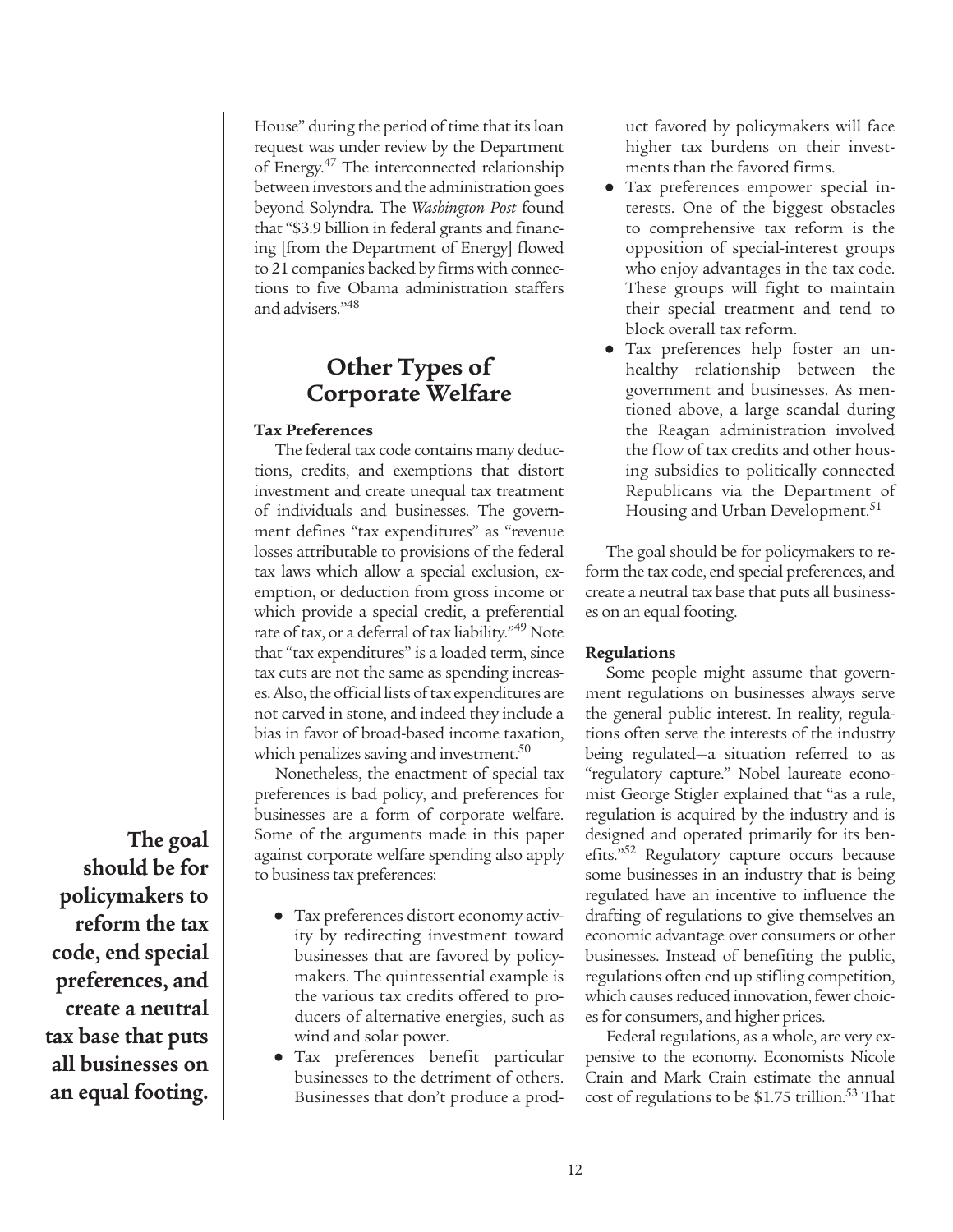amounts to a massive hidden tax on the economy. In addition, it cost taxpayers about \$55 billion in 2011 for the federal government to develop and enforce federal regulations.<sup>54</sup>

Tim Carney examines corporate welfare issues, including regulations, in the *Washington Examiner*'s "Beltway Confidential" column. The following are some recent examples he found of businesses manipulating regulations to their own advantage:

- **●** The Internal Revenue Service wants to require tax preparers to pass a test and pay a fee in order to continue doing business. The nation's two largest tax preparation companies, H&R Block and Jackson Hewitt, are supporting the IRS effort because the regulatory burden would make it harder for smaller tax preparation firms to compete with them. Carney notes that H&R Block hired lobbyists immediately after the IRS's announcement, and that the IRS official in charge of writing the rules is H&R Block's former CEO.55
- **●** The Obama administration's controversial decision to mandate that health insurance companies provide contraceptive coverage is a boon to pharmaceutical companies. The contraceptives must be FDA-approved, and deductibles or co-pays are not allowed to be required for the benefit. That means consumers need not worry about the price of the contraceptive, which favors producers of name-brand contraceptives. Carney notes that shortly after he approved the mandate, the president "travelled up to New York City to collect \$35,800 checks at a fundraiser hosted by the top lobbyist at the nation's largest drug company—Sally Susman, VP for government affairs at Pfizer."56
- **●** The Environmental Protection Agency recently ordered large trucks to reduce their greenhouse-gas emissions. Truck operators will have to spend \$50,000 or more per vehicle to upgrade their rigs or buy a new truck that meets the EPA's

requirement. The powerful American Trucking Association supports the requirement, while smaller owner-operators are opposed. The reason is simple: the requirement will squeeze out the small operators to the benefit of the larger operators. Carney notes that the former Republican governor who heads the ATA, Bill Graves, "has a record of using big government to protect his industry."57

#### **Trade Barriers**

International trade plays a crucial role in the growth and prosperity of the United States. Trade generates competition, promotes transfers of technology, and allows consumers and businesses access to the best products worldwide. The result is innovation, higher productivity, and rising living standards. However, the federal government lessens the benefits of open trade when it restricts imports.

A prime example of the damage caused by trade restrictions comes from the federal government's sugar policies. The government guarantees a minimum price for sugar in the domestic market by maintaining a system of price supports, domestic marketing quotas, and import barriers. As a result of these policies, U.S. sugar prices have been more than twice world market prices, to the benefit of U.S. sugar producers. While these producers gain, the government's sugar policies cost American consumers about \$1.9 billion annually.58 In addition, the artificially high prices hurt American businesses that use sugar, and numerous U.S. companies have decided to move production to Canada and Mexico, where sugar prices are considerably lower.<sup>59</sup>

Another example of harmful trade barriers are the antidumping and countervailing duty laws. These rules allow duties to be imposed on foreign goods that are found to be "unfairly" priced by a complex and bureaucratic process involving the International Trade Administration (ITA) and International Trade Commission. The premise of these laws is that low-price imports are damaging to America. But low prices benefit both U.S. consumers

**It cost taxpayers about \$55 billion in 2011 for the federal government to develop and enforce federal regulations.**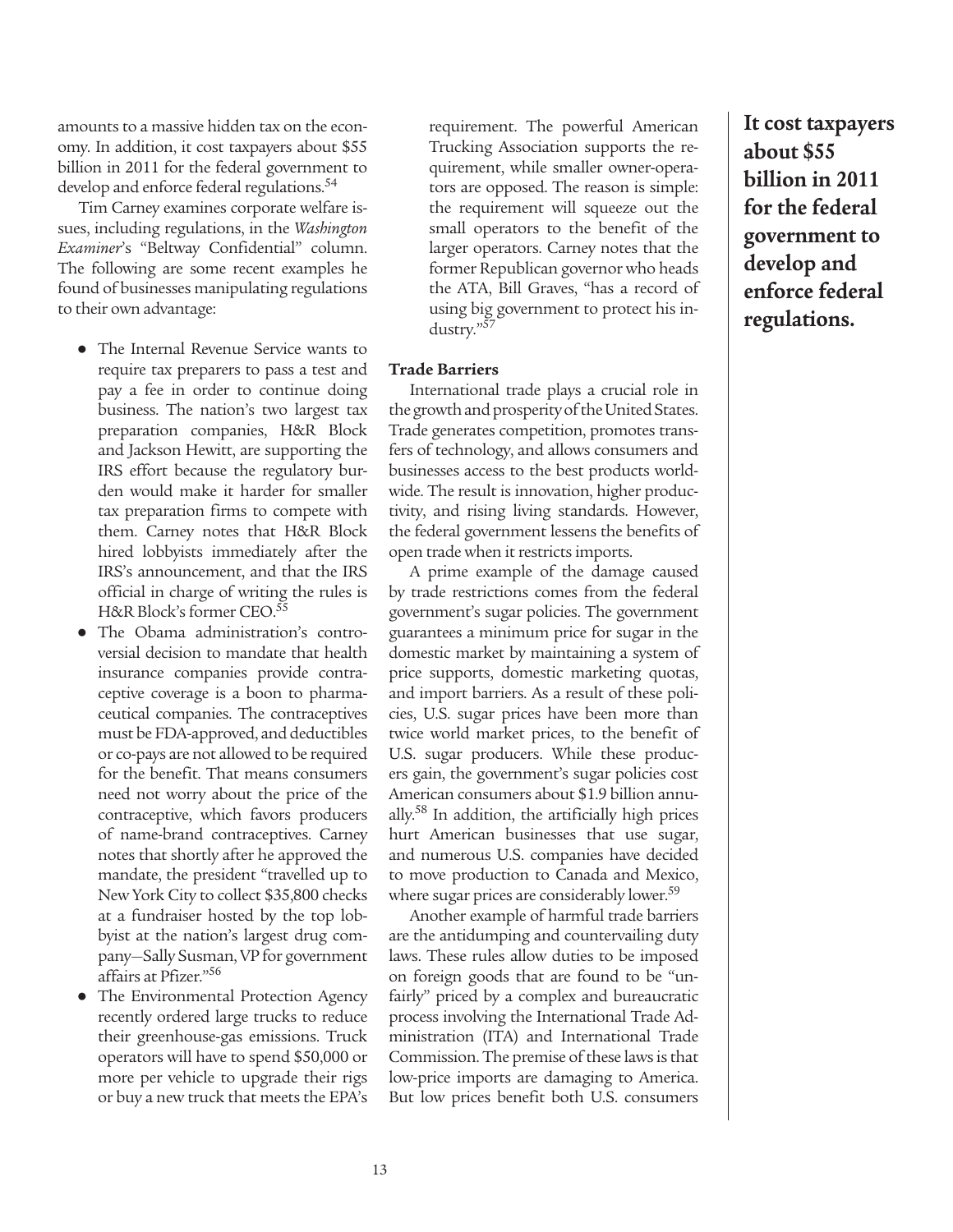and U.S. businesses that use imported products. Like regular business subsidies, the antidumping and countervailing duty machinery is politically driven, and U.S. industries can petition the ITA to conduct investigations on foreign goods that they object to, essentially using government power to attack their competitors. Not surprisingly, one study found strong correlations between political contributions made by firms seeking protection and antidumping outcomes in their favor.<sup>60</sup>

### **Hurdles to Reform**

If federal business subsidies cause more problems than they solve, why do policymakers persist in supporting these interventions? It isn't because business subsidies are particularly popular with voters. Indeed, the federal government's recent bailout of the financial industry has galvanized the public's perception that the relationship between the government and business is often corrupt.

The financial bailout certainly appeared corrupt, given the many government officials who had strong ties to the financial industry. The government responded to the crisis by engineering a massive infusion of taxpayer money into banks and other companies that they deemed "too big to fail." The Congressional Budget Office estimates that the final cost to taxpayers for the Troubled Asset Relief Program (TARP), which was used to provide capital to troubled financial institutions and to bail out Chrysler and General Motors, will be \$32 billion.<sup>61</sup> The Office of Management and Budget estimates that it will cost taxpayers \$68 billion.<sup>62</sup> And the federal takeover of the failed government-sponsored mortgage giants, Fannie Mae and Freddie Mac, has cost taxpayers more than \$180 billion.<sup>63</sup>

Two polls of likely voters by Rasmussen Reports in 2011 found little support for corporate welfare programs.<sup>64</sup> A majority said that the federal government shouldn't guarantee loans issued by private lenders to small businesses or finance the sale of military weapons from U.S. companies to foreign countries. Only 29 percent said the government should help finance export sales for large corporations. A plurality (46 percent) said farm subsidies should be abolished. Similarly, polls continue to show strong public opposition to the 2008 federal bailout of the financial industry. For example, a 2010 Pew Research Center/ *National Journal* poll found that only 13 percent would be more likely to vote for a candidate who supported federal loans to banks, while 46 percent said they would be less likely.<sup>65</sup>

Nonetheless, most people aren't kicking down the doors of Congress to demand that particular corporate welfare programs be ended. That is because the cost of each particular subsidy represents just a tiny portion of the average household's total tax bill. By contrast, the businesses that receive subsidies have a strong incentive to spend time and money lobbying policymakers to protect their benefits. A major reason why policymakers continue to support business subsidies is the disproportionate influence of special interests.

It is tough for the average citizen to compete with the paid professionals who defend each program. Many policymakers champion the merits of special-interest causes after being sold on their virtues by listening to lobbyists' bullet points year after year. Policymakers in Washington are surrounded by doting staffers, political operatives, and persistent lobbyists representing countless special interests. The result is an endless stream of input encouraging them to spend more money. Many policymakers learn to enjoy the adulation of special-interest groups, and most fear the flak they would receive from other elected officials and interest groups if they actually tried to cut spending.

Congressional committee hearings tend to reinforce the pro-spending echo chamber in Washington. A study conducted by former Yale professor James Payne showed that committee hearings are dominated by witnesses in favor of more spending. Payne surveyed 14 congressional committee hearings and found that "in those 14 hearings, 1,014 witnesses appeared to argue in favor of programs and only 7 spoke against them, an imbalance of 145 to 1."<sup>66</sup> Wit-

**Many policymakers learn to enjoy the adulation of special-interest groups, and most fear the flak they would receive from other elected officials and interest groups if they actually tried to cut spending.**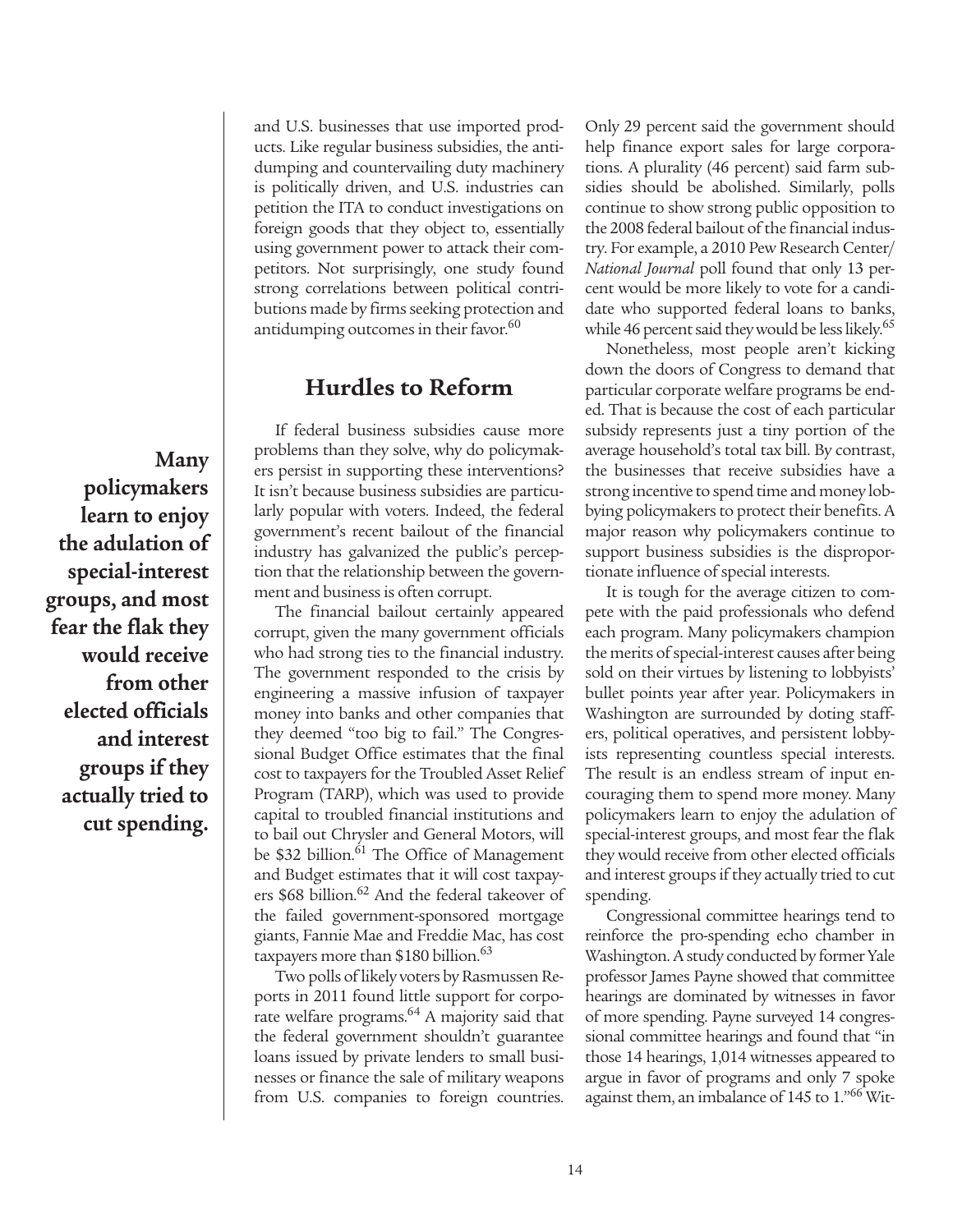nesses, who typically include representatives from lobbying groups, federal agencies, and even members of Congress, rarely admit that any program is a failure or unnecessary. They don't admit failure because they are vested in the continued funding of programs: their careers, pride, and reputations are on the line.

#### **Conclusions**

Rising spending and huge deficits are pushing the nation toward an economic crisis. There is general agreement that policymakers need to find wasteful and damaging programs in the budget and terminate them. Corporate welfare is a perfect target. It misallocates resources and induces businesses to spend time on lobbying rather than on making better products. It is unfair to taxpayers and it generates corruption.

When the government subsidizes businesses, it weakens profit-and-loss signals in the economy and undermines market-based entrepreneurship. Most of America's technological and industrial advances have come from innovative private businesses in competitive markets. Indeed, it is likely that most of our long-term economic growth has come not from existing large corporations or governments, but from entrepreneurs creating new businesses and pioneering new industries. Such entrepreneurs have often had to overcome barriers put in place by governments and dominant businesses that are receiving special treatment.

Unfortunately, corporate welfare programs are fiercely protected by the recipients and their lobbyists. The voice of the average taxpaying citizen is drowned out by the prospending echo chamber in Washington. Many policymakers convince themselves of the merits of business subsidies after being inundated with the talking points in favor. Other policymakers don't want to offend their fellow legislators by targeting programs for cuts, and so they just "go along to get along."

Despite these hurdles to reform, Congress is entirely capable of cutting spending and will have to do so in coming years to avoid an economic calamity. Financial markets will simply not allow the government to run trillion dollar deficits endlessly. When Congress does start cutting, corporate welfare should be high on the list.

#### **Notes**

1. Stephen Slivinski, "The Corporate Welfare State: How the Federal Government Subsidizes U.S. Businesses," Cato Institute Policy Analysis no. 592, May 14, 2007; *Congressional Budget Office, Federal Financial Support of Businesses,* July 1995; and the Subsidy Scope project of the Pew Charitable Trusts at http://subsidyscope.org.

2. Data in this report are generally from the *Budget of the United States Government, Fiscal Year 2013* (Washington: Government Printing Office, 2012). Spending figures are outlays.

3. David T. Young, "Bell's Brewery Wins Federal Grant to Help Pay for Expansion," *Kalamazoo Gazette*, April 5, 2011.

4. Tad DeHaven, "Turning Taxpayer Money into Wine," Downsizing the Federal Government, March 5, 2012, www.downsizinggovernment.org/ turning-taxpayer-money-wine.

5. Tad DeHaven and Chris Edwards, "Business Subsidies," Downsizing the Federal Government, February 2009, www.downsizinggovernment.org/ commerce/subsidies.

6. U.S. Department of Agriculture, Economic Research Service, "Farm Household Economics and Well-Being: Farm Household Income," www.ers. usda.gov/Briefing/WellBeing/farmhouseincome. htm.

7. Environmental Working Group, 2011 Farm Subsidy Database, http://farm.ewg.org/.

8. Dan Morgan, Gilbert M. Gaul, and Sarah Cohen, "Farm Program Pays \$1.3 Billion to People Who Don't Farm," *Washington Post*, July 2, 2006.

9. Mark Calabria, "Fixing Mortgage Finance: What to Do with the Federal Housing Administration?" Cato Institute Briefing Paper no. 123, February 6, 2012, pp. 9–10.

10. Ibid., p. 2.

11. See Veronique de Rugy and Tad DeHaven, "Terminating the Small Business Administra- tion," Downsizing the Federal Government, Au-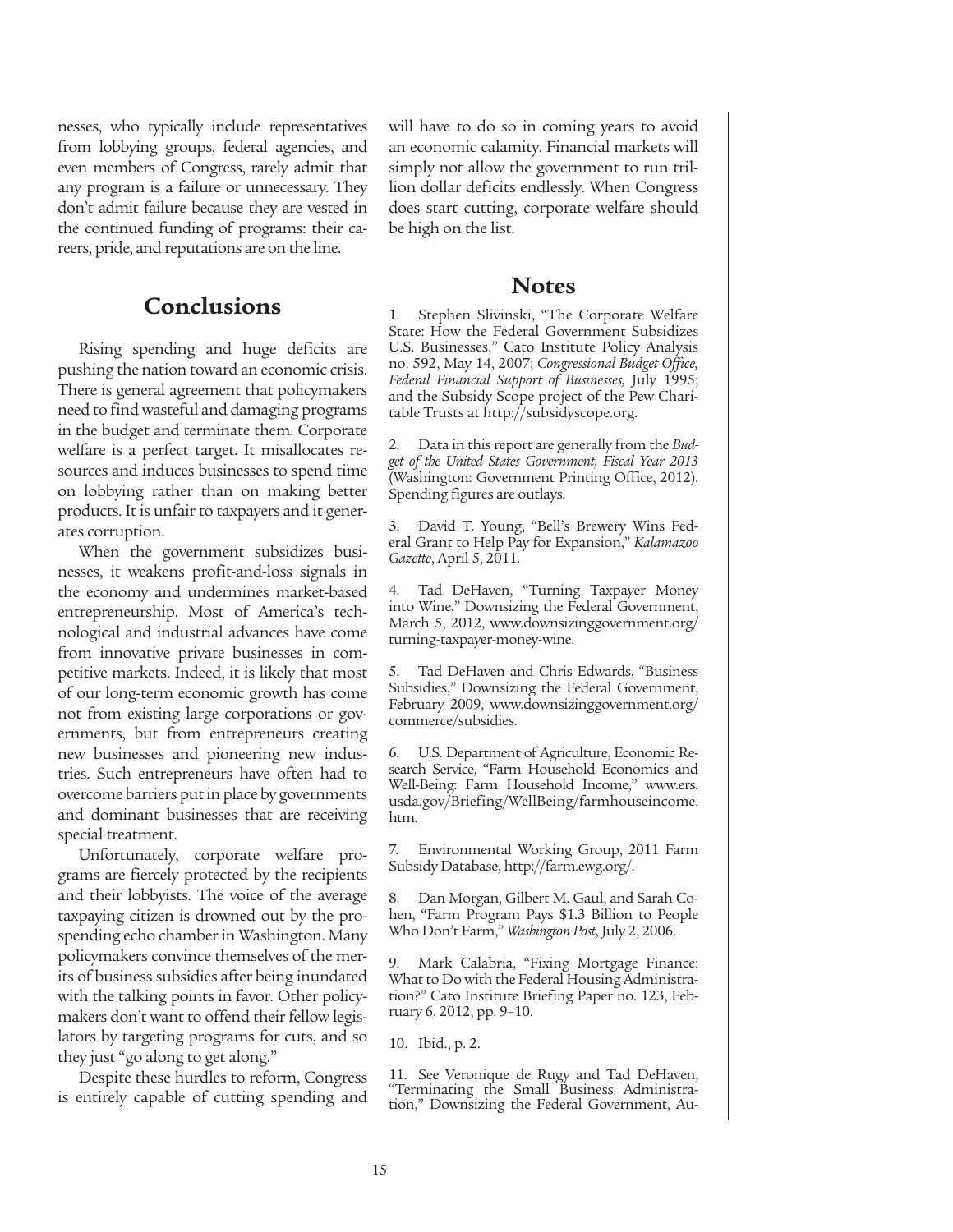gust 2011, www.downsizinggovernment.org/sba.

12. Chris Edwards and Peter J. Hill, "Cutting the Bureau of Reclamation and Reforming Water Markets," Downsizing the Federal Government, February 2012, www.downsizinggovernment.org/ interior/cutting-bureau-reclamation.

13. Randal O'Toole, "High-Speed Rail," Downsizing the Federal Government, June 2010, www. downsizinggovernment.org/transportation/highspeed-rail.

14. "Florida East Coast Industries, Inc. Announces Plans for Private Passenger Rail Service in Florida," All Aboard Florida, March 22, 2012, www.alla boardflorida.com.

15. Editorial, "Derail this Gravy Train," *Washington Post*, April 4, 2012.

16. Chris Edwards, "Energy Subsidies," Downsizing the Federal Government, February 2009, www. downsizinggovernment.org/energy/subsidies.

17. Government Accountability Office, "Fossil Fuel R&D: Lessons Learned in the Clean Coal Technology Program," GAO-01-854T, June 12, 2001, p. 2.

18. U.S. Department of Energy, "Secretary Chu Announces Closing of \$1.4 Billion Loan to Nissan," press release, January 28, 2010.

19. Darryl Siry, "In Role as Kingmaker, Energy Department Stifles Innovation," *Wired*, December 1, 2009.

20. Ibid.

21. Chris Edwards, "Energy Subsidies," Downsizing the Federal Government, February 2009, www. downsizinggovernment.org/energy/subsidies.

22. Leo Hickman, "Why Don't Governments Push for More Hydrogen Cars?" *Guardian*, March 24, 2011.

23. Jeffrey A. Eisenach and Kevin W. Caves, "Evaluating the Cost-Effectiveness of RUS Broadband Subsidies: Three Case Studies," Navigant Economics working paper, April 13, 2011.

24. Ibid., p. 6.

25. Wayne A. Leighton, "Broadband Deployment and the Digital Divide," Cato Institute Policy Analysis no. 410, August 7, 2001, p. 10.

26. Mike Wall, "Asteroid Mining No Crazier than Deep-Sea Drilling, Advocates Say," LiveScience.com, April 25, 2012.

27. For venture capital data, see the National

Venture Capital Association at www.nvca.org. For angel investor data, see the University of New Hampshire Center for Venture Research at www. wsbe.unh.edu/center-venture-research.

28. Chris Edwards, "Department of Transportation: Timeline of Growth," Downsizing the Federal Government, www.downsizinggovernment. org/transportation/timeline.

29. Ibid.

30. Timothy P. Carney, *The Big Rip-Off: How Big Business and Big Government Steal Your Money* (Hoboken, NJ: John Wiley and Sons, 2006), p. 32.

31. Ibid., p. 36.

32. Tad DeHaven, "HUD Scandals," Downsizing the Federal Government, June 2009, www.down sizinggovernment.org/hud/scandals.

33. Bob Hohler, "Trade-Trip Firms Netted \$5.5b in Aid; Donated \$2.3m to Democrats," *Boston Globe*, March 30, 1997.

34. Bill Miller, "Judge Assails Shredding in Commerce Case," *Washington Post*, December 23, 1998.

35. Neil A. Lewis, "After Judge's Rebuke, Commerce Secretary Widens Inquiry into Mishandling of Papers," *New York Times*, January 3, 1999.

36. Jim Vallette and Daphne Wysham, "Enron's Pawns," Institute for Policy Studies, March 22, 2002, p. 4. And see Carney, *The Big Ripoff*.

37. Carney, *The Big Ripoff*, p. 209.

38. Mark Drajem, "Exxon Gets Export Bank Funding After Paying for Trip," *Bloomberg*, March 25, 2010.

39. Dana Milbank and Paul Blustein, "White House Aided Enron in Dispute," *Washington Post*, January 19, 2002.

40. Ibid.

41. Puneet Kollipara, "Taxpayer Stuck with Unsold Ferries in Default," *Bloomberg*, August 8, 2011.

42. Joe Stephens and Carol D. Leonnig, "Solyndra: Politics Infused Obama Energy Programs," *Washington Post*, December 25, 2011.

43. Joe Stephens and Carol D. Leonnig, "Solyndra Loan: White House Pressed on Review of Solar Company Now Under Investigation," *Washington Post*, September 13, 2011.

44. Carol D. Leonnig and Joe Stephens, "Obama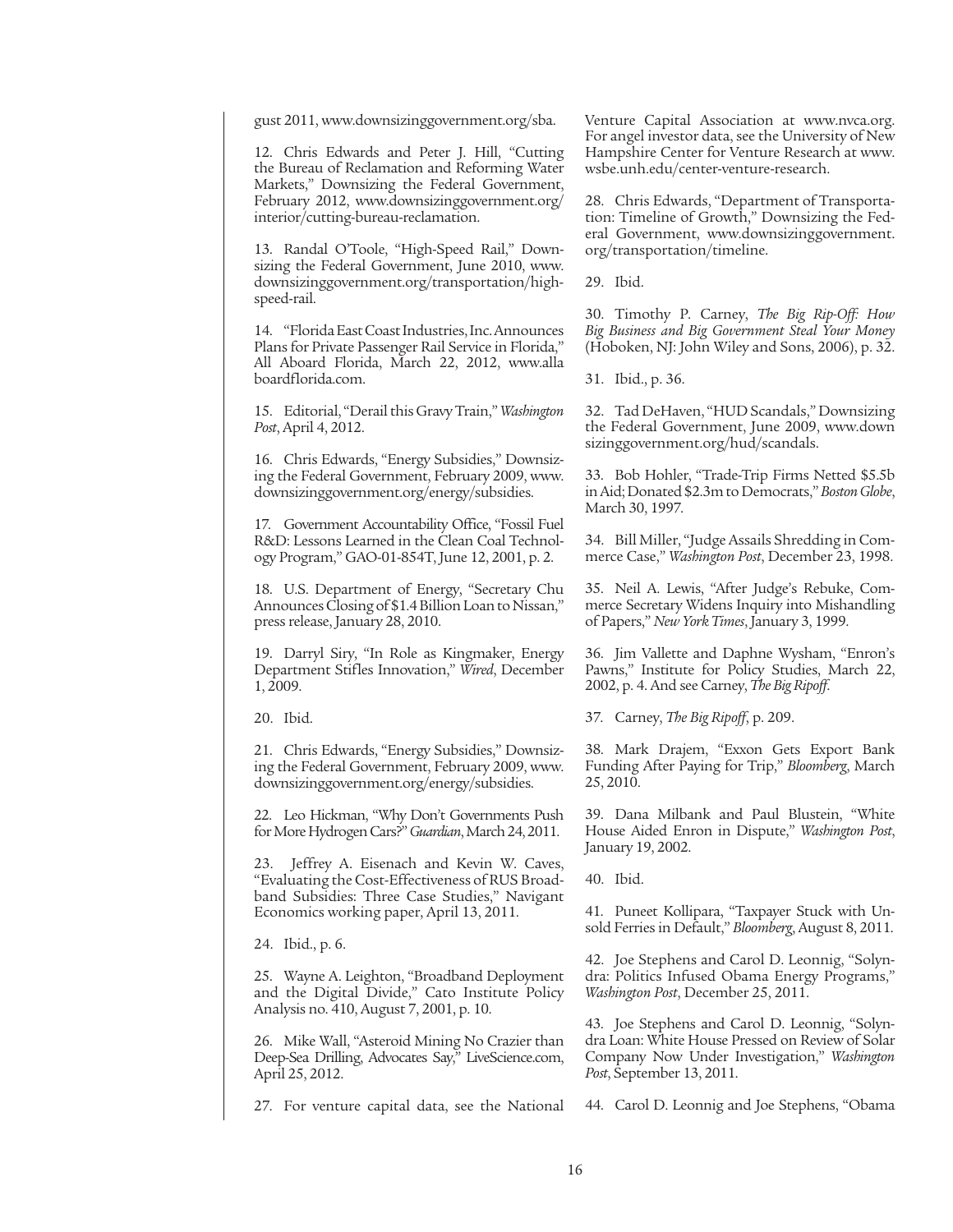Was Advised against Visiting Solyndra after Financial Warnings," *Washington Post*, October 3, 2011.

45. Joe Stephens and Carol D. Leonnig, "Solyndra: Politics Infused Obama Energy Programs."

46. Bonnie Berkowitz et al., "Greenlighting Solyndra," *Washington Post*, December 2011.

47. Eric Lipton and John M. Broder, "In Rush to Assist a Solar Company, U.S. Missed Signs," *New York Times*, September 22, 2011.

48. Carol Leonnig and Joe Stephens, "Federal Funds Flow to Clean-Energy Firms with Obama Administration Ties," *Washington Post*, February 14, 2012.

49. *Budget of the U.S. Government, Fiscal Year 2013, Analytical Perspectives,* (Washington: Government Printing Office, 2012), p. 63.

50. For background, see B*udget of the U.S. Government, Fiscal Year 2008, Analytical Perspectives* (Washington: Government Printing Office, 2007), p. 313.

51. See Tad DeHaven, "HUD Scandals," Downsizing the Federal Government, June 2009, www. downsizinggovernment.org/hud/scandals.

52. George J. Stigler, "The Theory of Economic Regulation," *Bell Journal of Economics and Management Science* 2, no. 1 (1971): 3.

53. See Nicole V. Crain and W. Mark Crain, "The Impact of Regulatory Costs on Small Firms," prepared for the Small Business Administration Office of Advocacy, September 2010.

54. See Susan Dudley and Melinda Warren, "Fiscal Stalemate Reflected in Regulators' Budget: An Analysis of the U.S. Budget for Fiscal Years 2011 and 2012," Murray Weidenbaum Center on the Economy, Government, and Public Policy at Washington University in St. Louis and the George Washington University Regulatory Studies Center, May 11, 2011.

55. Timothy P. Carney, "Little Guys Fight H&R Block's Regulatory Robbery," *Washington Examiner*, March 13, 2012.

56. Timothy P. Carney, "Contraceptive Corporate Welfare," *Washington Examiner*, March 5, 2012.

57. Timothy P. Carney, "The Overhead Smash: Big Truckers for Big Regs," *Washington Examiner,* January 9, 2012.

58. Government Accountability Office, "Sugar Program: Supporting Sugar Prices Has Increased Users' Costs While Benefiting Producers," GAO/ RCED-00-126, June 2000, p. 5.

59. Chris Edwards, "Agricultural Regulations and Trade Barriers," Downsizing the Federal Government, June 2009, www.downsizinggovernment. org/agriculture/regulations-and-trade-barriers.

60. Jeffrey M. Drope and Wendy L. Hansen, "Purchasing Protection? The Effect of Political Spending on U.S. Trade Policy," *Political Research Quarterly 57*, no. 1 (2004): 35.

61. Congressional Budget Office, "Report on the Troubled Asset Relief Program—March 2012," March 28, 2012.

62. *Budget of the U.S. Government, Fiscal Year 2013, Analytical Perspectives*, p. 46.

63. Federal Housing Finance Agency, *Conservator's Report on the Enterprises' Financial Performance, Fourth Quarter 2011* (Washington: Federal Housing Finance Agency, 2011), p. 17.

64. See "58% Want to End Small Business Administration Loan Guarantees," and "Voters See These 'Corporate Welfare' Programs as a Good Place to Cut Government Spending," Rasmussen Reports, August 16, 2011, http://tinyurl.com/6pmknan.

65. "Possible Negatives for Candidates: Vote for Bank Bailout, Palin Support," Pew Research Center, October 6, 2010.

66. James L. Payne, "Budgeting in Neverland: Ir- rational Policymaking in the U.S. Congress and What Can Be Done About It," Cato Institute Policy Analysis no. 574, July 26, 2006, p. 3.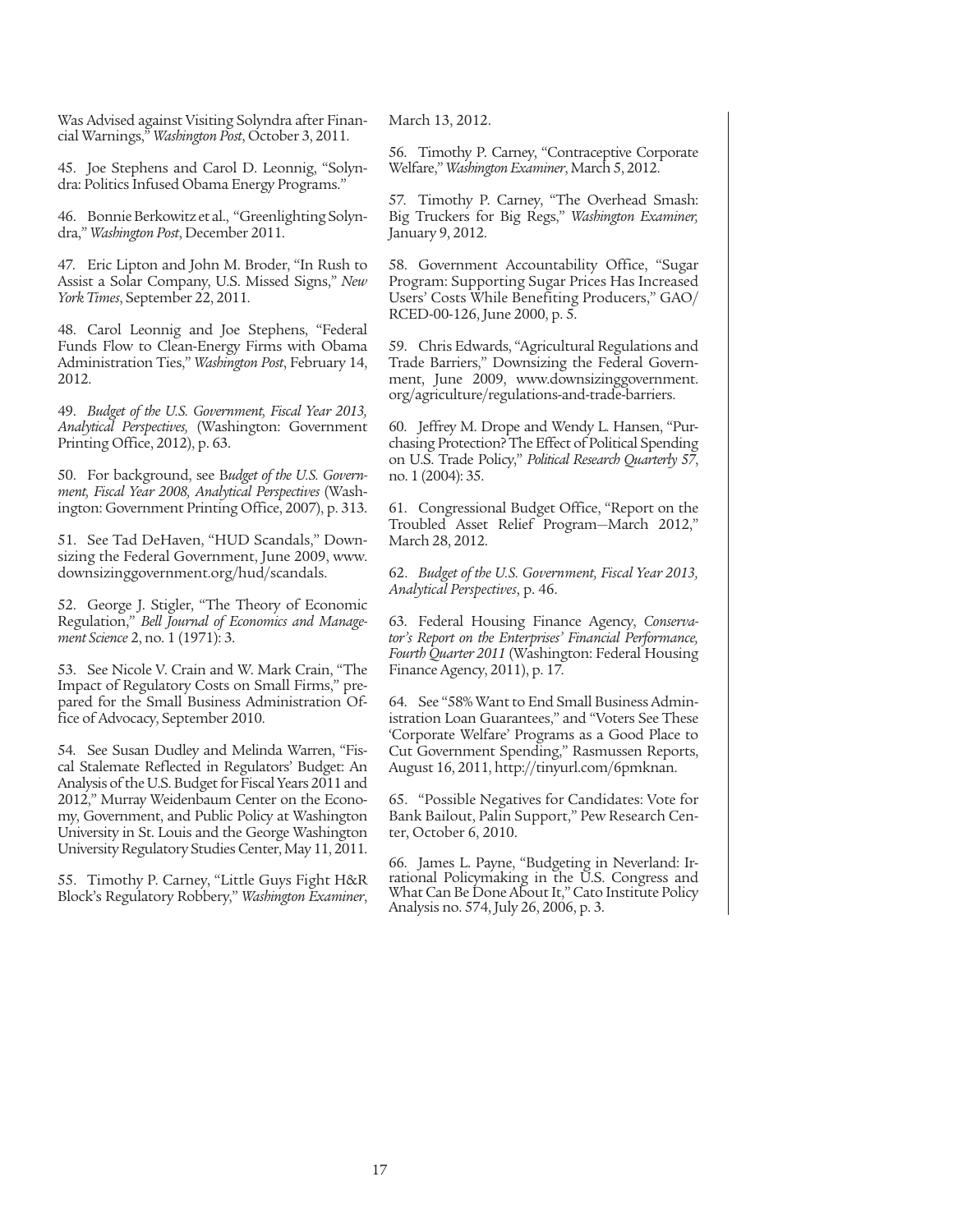#### **RECENT STUDIES FROM THE CATO INSTITUTE POLICY ANALYSIS SERIES**

- 702. **Would a Financial Transaction Tax Affect Financial Market Activity? Insights from Futures Markets** by George H. K. Wang and Jot Yau (July 9, 2012)
- 701. **The Negative Effects of Minimum Wage Laws** by Mark Wilson (June 21, 2012)
- 700. **The Independent Payment Advisory Board: PPACA's Anti-Constitutional and Authoritarian Super-Legislature** by Diane Cohen and Michael F. Cannon (June 14, 2012)
- 699. **The Great Streetcar Conspiracy** by Randal O'Toole (June 14, 2012)
- 698. **Competition in Currency: The Potential for Private Money** by Thomas L. Hogan (May 23, 2012)
- 697. **If You Love Something, Set It Free: A Case for Defunding Public Broadcasting** by Trevor Burrus (May 21, 2012)
- 696. **Questioning Homeownership as a Public Policy Goal** by Morris A. Davis (May 15, 2012)
- 695. **Ending Congestion by Refinancing Highways** by Randal O'Toole (May 15, 2012)
- 694. **The American Welfare State: How We Spend Nearly \$1 Trillion a Year Fighting Poverty—and Fail** by Michael Tanner (April 11, 2012)
- 693. **What Made the Financial Crisis Systemic?** by Patric H. Hendershott and Kevin Villani (March 6, 2012)
- 692. **Still a Better Deal: Private Investment vs. Social Security** by Michael Tanner (February 13, 2012)
- 691. **Renewing Federalism by Reforming Article V: Defects in the Constitutional Amendment Process and a Reform Proposal** by Michael B. Rappaport (January 18, 2012)
- 690. **Reputation under Regulation: The Fair Credit Reporting Act at 40 and Lessons for the Internet Privacy Debate** by Jim Harper (December 8, 2011)
- 689. **Social Security, Ponzi Schemes, and the Need for Reform** by Michael Tanner (November 17, 2011)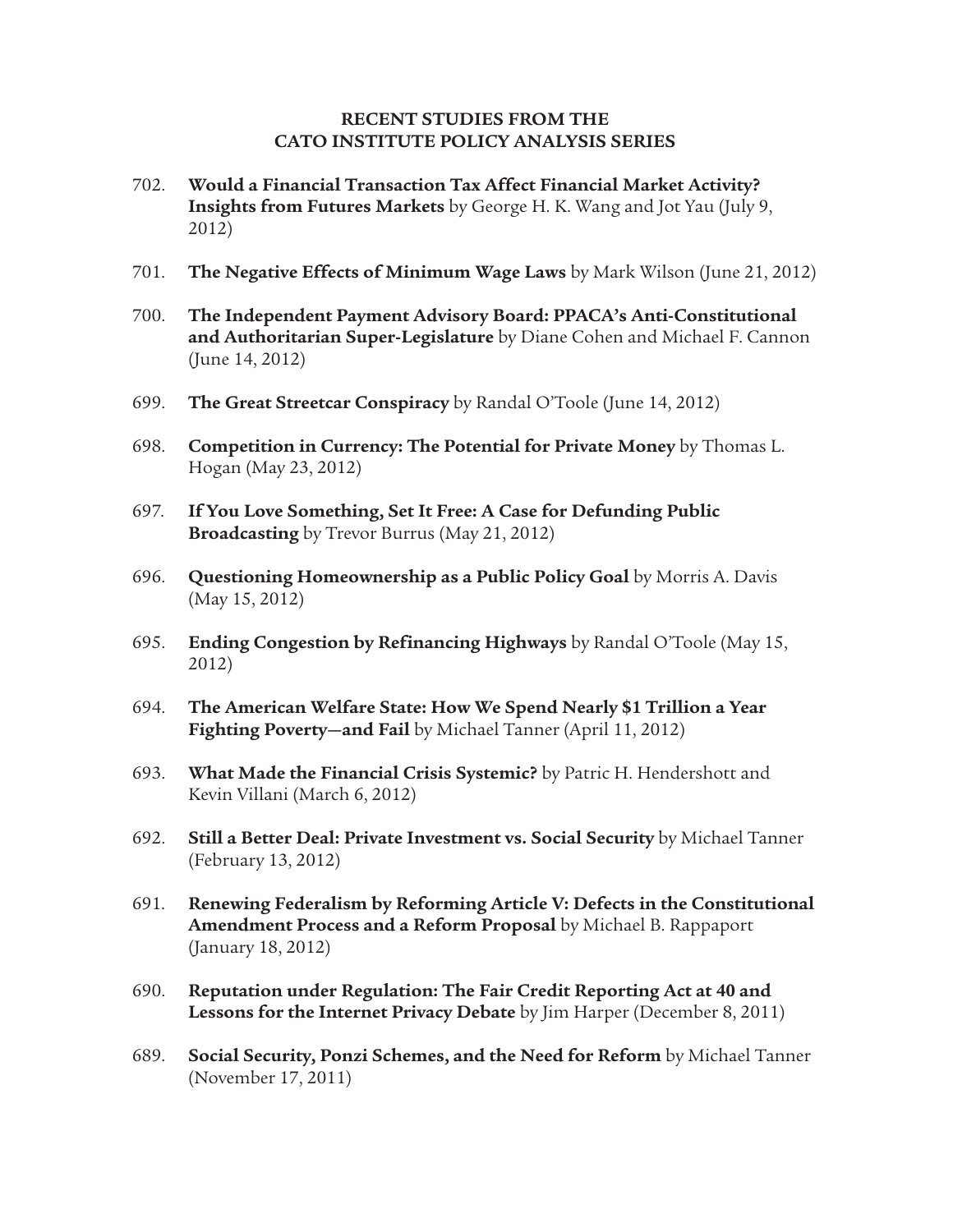- 688. **Undermining Mexico's Dangerous Drug Cartels** by Ted Galen Carpenter (November 15, 2011)
- 687. **Congress Surrenders the War Powers: Libya, the United Nations, and the Constitution** by John Samples (October 27, 2011)
- 686. **How Much Ivory Does This Tower Need? What We Spend on, and Get from, Higher Education** by Neal McCluskey (October 27, 2011)
- 685. **Could Mandatory Caps on Medical Malpractice Damages Harm Consumers?** by Shirley Svorny (October 20, 2011)
- 684. **The Gulf Oil Spill: Lessons for Public Policy** by Richard Gordon (October 6, 2011)
- 683. **Abolish the Department of Homeland Security** by David Rittgers (September 11, 2011)
- 682. **Private School Chains in Chile: Do Better Schools Scale Up?** by Gregory Elacqua, Dante Contreras, Felipe Salazar, and Humberto Santos (August 16, 2011)
- 681. **Capital Inadequacies: The Dismal Failure of the Basel Regime of Bank Capital Regulation** by Kevin Dowd, Martin Hutchinson, Simon Ashby, and Jimi M. Hinchliffe (July 29, 2011)
- 680. **Intercity Buses: The Forgotten Mode** by Randal O'Toole (June 29, 2011)
- 679. **The Subprime Lending Debacle: Competitive Private Markets Are the Solution, Not the Problem** by Patric H. Hendershott and Kevin Villani (June 20, 2011)
- 678. **Federal Higher Education Policy and the Profitable Nonprofits** by Vance H. Fried (June 15, 2011)
- 677. **The Other Lottery: Are Philanthropists Backing the Best Charter Schools?** by Andrew J. Coulson (June 6, 2011)
- 676. **Crony Capitalism and Social Engineering: The Case against Tax-Increment Financing** by Randal O'Toole (May 18, 2011)
- 675. **Leashing the Surveillance State: How to Reform Patriot Act Surveillance Authorities** by Julian Sanchez (May 16, 2011)
- 674. **Fannie Mae, Freddie Mac, and the Future of Federal Housing Finance Policy: A Study of Regulatory Privilege** by David Reiss (April 18, 2011)